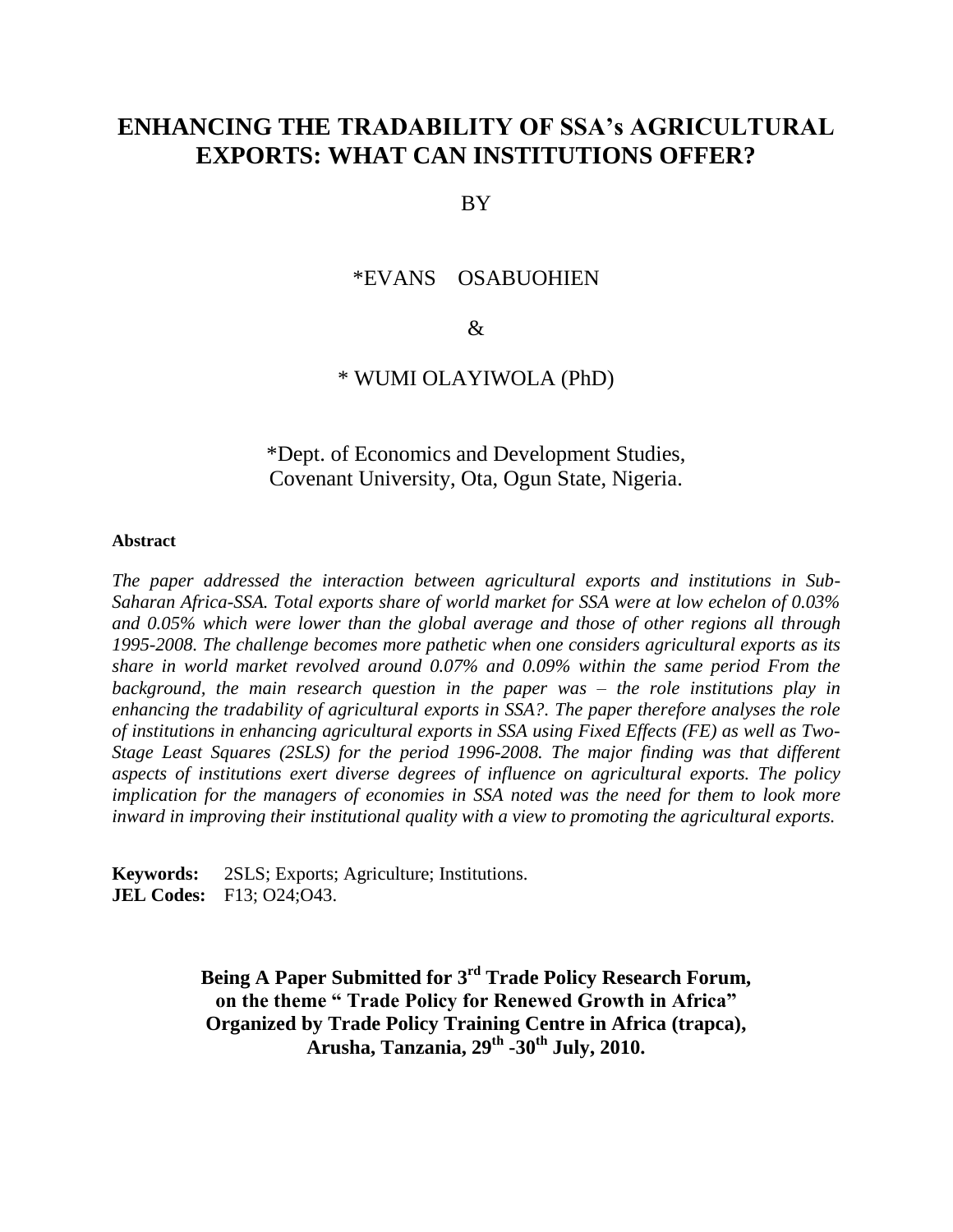# ENHANCING THE TRADABILITY OF SSA"s AGRICULTURAL EXPORTS: WHAT CAN INSTITUTIONS OFFER?

## **1.0 INTRODUCTION**

 $\overline{a}$ 

Majority of the countries in Sub-Saharan Africa (SSA) are characterised by low economic performances. With over 12.3% of world"s population, more than 67.4% (33 out of 49) of world"s Least Developed Countries (LDCs) are in SSA as at 2009 but the region contributes just 1.41% of world"s total output. The region"s average per capita income growth in 2008 was 2.54% (World Population Reference Bureau, 2009; World Bank Group, 2010). SSA lag behind on the average compared to other regions due to some factors such as: weak institutions, weak political culture, corruption, inadequate infrastructures, among others (Artadi and Sala-i-Martin, 2003; Fosu, 2008).

The level of export performance of a region (and country) can be assessed using some indicators, which include: percentage of different components of exports to gross domestic products (GDP), share of exports in world market, real growth in exports, and so on (World Bank,2010). With regards to some of these, SSA had less than desirable outcomes. For instance, the percentage share of SSA's total exports in GDP was lower than those of other developing regions<sup>1</sup> such as: Latin America and the Caribbean (LAC), and Middle East and North Africa (MNA) between 1995 and 2008 (World Bank, 2010). Total exports share of world market for SSA was at low level of 0.03% and 0.05% which was lower than the global average and those of other regions all through 1995-2008 as can be seen in Table 1.1 in the Appendix. The challenge becomes more pathetic when one considers agricultural exports, which is believed to be the mainstay of the region in terms of employment. The share of agricultural exports, which revolved between 0.07% and 0.09% 1995-2008 (reached 0.10% only in 1996) was not only lower the world average but all other regions presented (see Table 1.1 in the Appendix).

Weak institutional quality has worked against SSA"s economic development as well as her performance in trade. This can be observed in Table 2.1 in the Appendix where SSA"s values on some measures of institutional quality were lower than the world average and than other regions

<sup>&</sup>lt;sup>1</sup> Data on high income regions like high income OECDs and Non-OECDs were not presented to make it more comparative.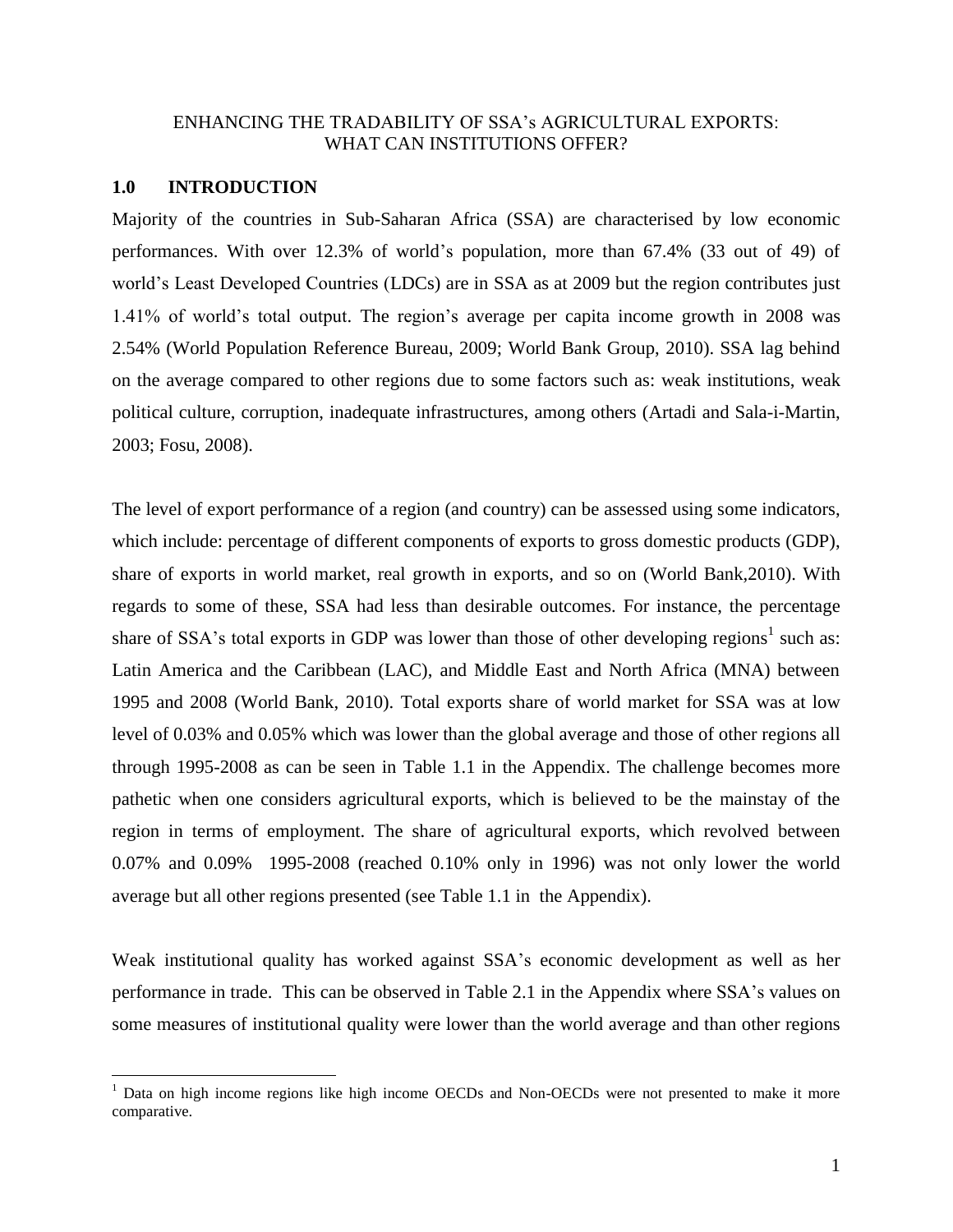between 1996 and 2008. This gives an indication that institutional framework in SSA might not been very supportive for economic activities.

From the background, the main question is whether institutions are crucial for agricultural export performance in SSA? This motivated this paper with the objective of examining the influence of institutions in SSA on agricultural export performance. It has been noted that though the role of institutions are recently given some attentions, it has been related to economic growth (Meon and Sekkat, 2008). Not much has been done in relating institutions to agricultural exports in SSA. Meon and Sekkat (2008) made used panel of 59 countries (1990-2000) mostly in America and Asia where they grouped total exports into manufacturing and non-manufacturing exports. This paper complements their work by looking at agricultural exports, which they did not cover. This is necessary given the dominant role agricultural sector plays in many SSA countries. This is one of the areas where this paper differs markedly from the previous studies. The next section paper treats the conceptual framework and reviews some literature, while section III examines the analytical framework and estimation technique; section IV presents the empirical results and discussion. The last section is the conclusion.

## **2.0 CONCEPTUAL FRAMEWORK AND BRIEF LITERATURE REVIEW**

#### **2.1 Conceptual Framework**

Institutions have been seen to play a key role in management of economies in recent years. This is due to the fact that it is becoming increasingly clear that those involved in economic transactions are not only influenced by economic variables (especially price) but by a host of other factors including institutions. North (1991) defined institutions as the humanly formulated constraints that structure political, economic and social interactions, which consist of both informal constraints (e.g. traditions) and formal rules (e.g. constitutions). Formal institutions, which generally entail rules and regulations that control the existence of a system can be categorised into two major areas- economic and political institutions.

Economic institutions are essential for economic performance and growth in a country due to their influence in shaping incentives for various economic actors in a society (Acemoglu and Robinson, 2008). On the other hand, the political institutions refer to how the political structure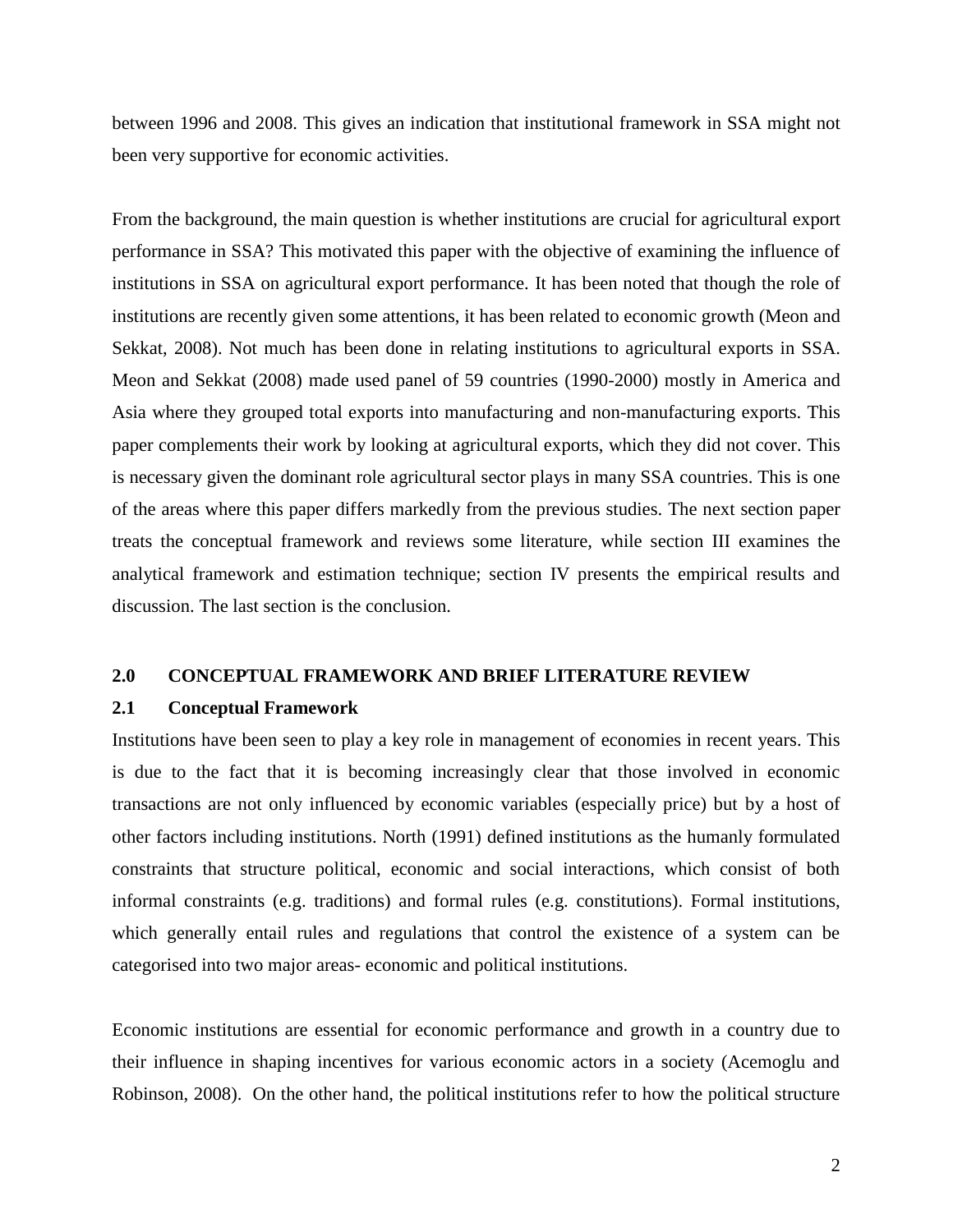in a country influences the behaviour of agents in the society especially with the distribution of political power (*de jure and de facto*). Examples of political institutions<sup>2</sup> include the form of government in a country, rule of law, and the extent of constraint of political power (Acemoglu and Robinson, 2008; Hassan, Wachtel and Zhou, 2009).

In a trade context, the likelihood for conflicts over the exchange of values are usually a source of concern- an issue that has to be considered before engaging in it. The effectiveness in lowering the costs of transacting depends on the degree to which the laid down guidelines were adhered. This has been noted in early Britain where overseas ventures were pursued through trade expansion and joint stock corporations (Gonzalez de lara, Greif and Jha, 2008). The growth of long distance trade usually poses two distinct transaction cost problems (North, 1994). One is the traditional problem of agency and the second problem consists of contract negotiation and enforcement where there is no readily accessible way to achieve agreements and ensure contract enforcements (Williamson, 2000).

#### **2.2 Brief Review of Related Literature**

 $\overline{a}$ 

The difference between in the level of economic performance has been seen be attributable to, among others, difference in the institutional quality (Khawaja, 2009). This has been observed for the difference in economic growth between North Korea and South Korea where the institutional quality in the later was conducive for economic development compared to the former (Acemoglu and Robinson, 2008). In SSA, an analogous has been made between economic growth of Botswana and Zambia where Botswana was to outperform Zambia mainly due to her better institutional quality (Parsons and Robinson, 2006).

Some factors have been attributed to low trade performance of African countries which include: small size of markets, poor transport facilities and high trading costs, double taxation, which have made them benefit marginally from the potentials in trade (Hansson, 1995; Yang and Gupta, 2007). Yang and Gupta suggested the need for African countries to undertake a broadbased trade liberalisation and streamlining existing regional trade arrangements as well as

 $2$  In this paper, focus is on political institutions. Beside the great influence of political institutions, other forms i.e. economic and financial institutions are being treated elsewhere.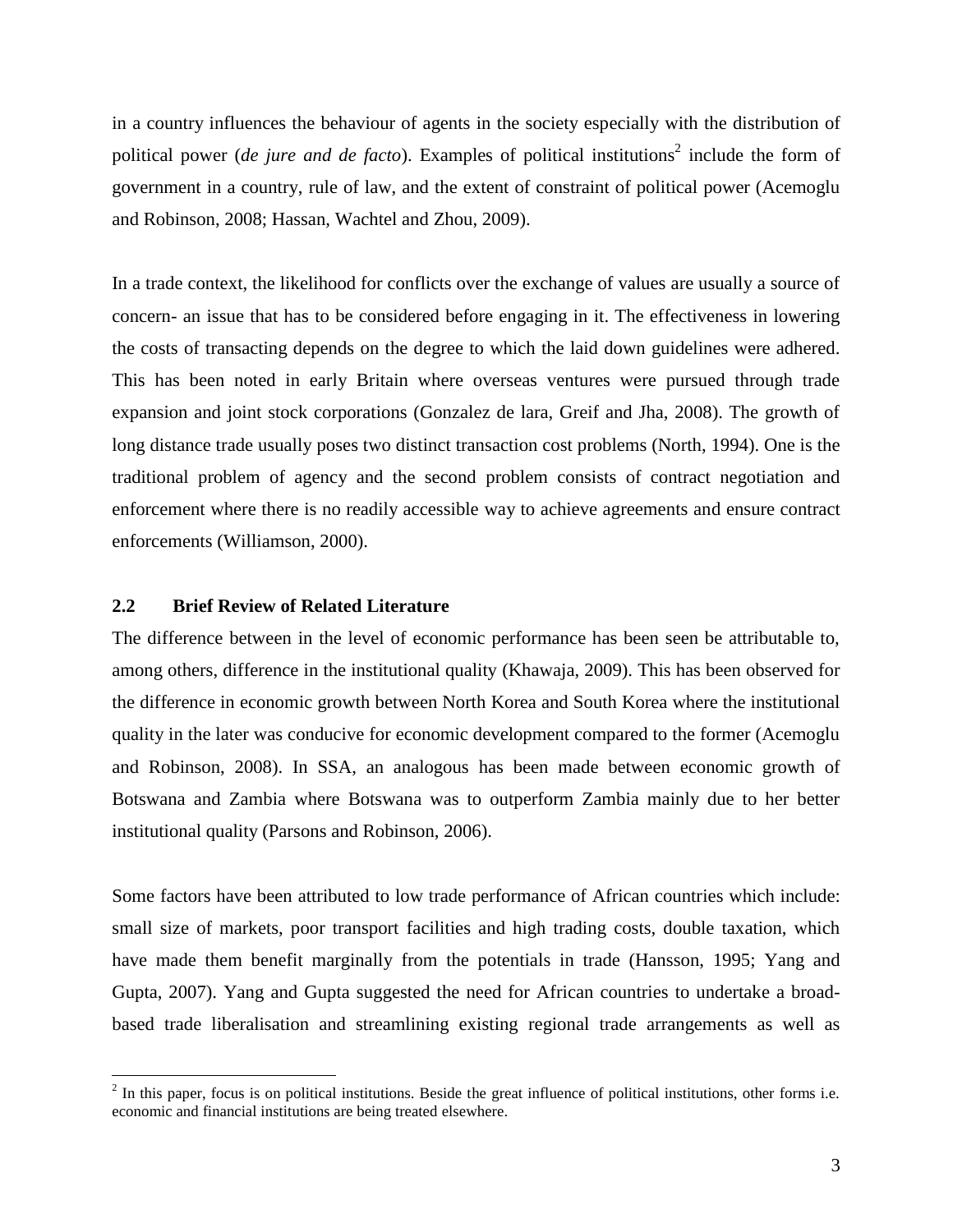improving infrastructure to facilitate trade in order to benefit more from trading. Other studies such as Coe and Hoffmaister (1999), Rose (2004), etc have equally established that the declining share of African products in world trade can be essentially due to its low of growth of income, size of population, geography, and most importantly the nature of economic policy. Ng and Yeats (2002) have also argued that Africa should diversify away from traditional exports or continue to suffer from a decline in the terms of trade and slow growth of demand for these exports.

Oyejide (2007) noted that a reduction in real exchange rate overvaluations could improve exports relative to GDP. This is because overvaluation of the domestic currency would act as tax on exports and thereby inhibit their prices compared to the prices of domestic products. In this case, changes in the real exchange rate may be induced by policy changes in a variety of ways such as trade, fiscal and monetary policies, capital movements, and the nominal exchange rate, as well as through autonomous shifts in the terms of trade. Making reference to the Nigerian scenario, Alege and Ogun (2004) made the conclusion that trade policies as rules have been inconsistent despite various trade reforms. The authors made a case for the promotion of duty-free inputs imports for enhancing the productivity of the manufacturing sector.

The era after the 1990s, has witnessed interest in the effects of institutions and economic growth. The significance of economic environments such as monetary and price stability, secure property rights, and openness to international exchange that is consistent with the development and efficient use of resources have been found to exert impacts on countries" economic growth. In other words, inappropriate institutional arrangements and policies in a country can lead to suboptimal performance. Some economists have examined the link between institutions within countries especially developing countries in relation to democracy and economic growth using cross-national studies (e.g. Barro, 1996 etc). Building on aggregate production function, Kagochi, Tackie, and Thompson (2007) examined a specific developing country-Nigeria, using economic freedom index and political freedom index as proxies for institutions in the country and concluded that political freedom was significant while economic freedom was not statistically significant in explaining economic growth.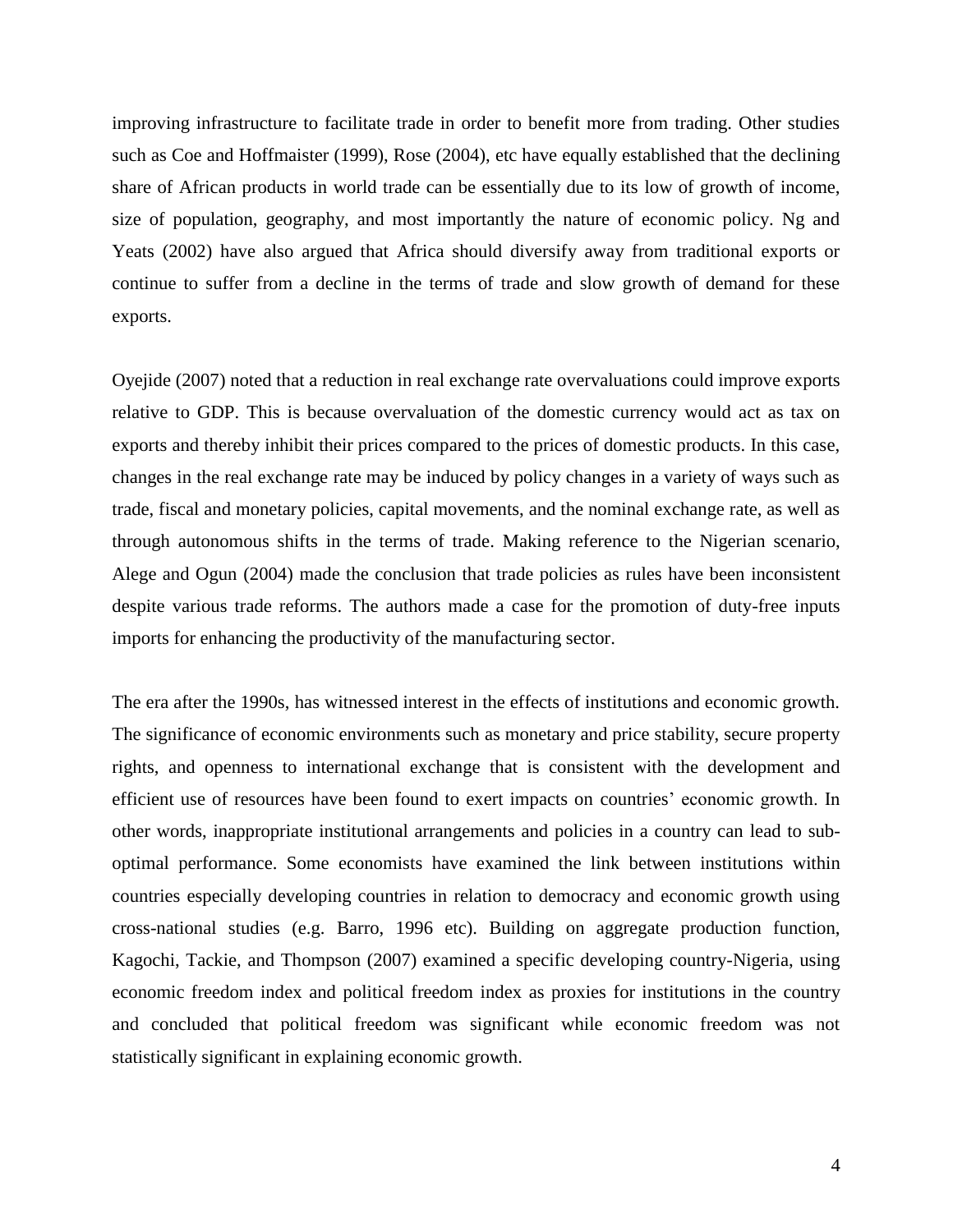In as much as it is not always possible to have benign public officers, it becomes paramount to put in place institutional constraints on public officers and technocrats, which will minimize the extraction of rent from the state and thereby improve its performance (Adewole and Osabuohien, 2007; Gonzalez de lara, Greif and Jha, 2008). More so, Adewole (2006) related the issue of unemployment in Nigeria to the quality and perception of the managers of the country"s economy as dictated by her quality of institutions. The author noted that general macroeconomic problems and unemployment in particular are indications of institutional weaknesses. Acemoglu, Johnson and Robinson (2001) have shown that weak institutions in a country might encourage *coup d'etat* and revolutions that could lead to political and economic instability. In other words, weak institutions will make economic adjustment difficult.

Fosu (2003) examined the influence of political instability on export performance in 30 SSA countries using various coups incidences ("successful" coups, abortive coups, and coup plots) from 1967 to 1986. The author, building on the augmented production function, found that lack of stable political environment adversely affects export performance. On the other hand, it was equally established that the political instability plays a more crucial role in export than in overall growth of GDP, which denotes that the effect of political instability was more detrimental on exports than overall GDP. Allan (2004) used data from Global Trade Analysis Project (GTAP) Version 6 within the framework of general equilibrium model to analyse selected scenarios of tariff and subsidy reductions. The author observed that the extent of government provisions in vegetable production and trade was not as high as other farm sections such as meat and dairy products.

In another dimension, Meon and Sekkat (2008) examined the effects of institutional quality on trade with panel data from 1990-2000 for about 59 countries mainly in America and Asia (with eight in Africa). The authors, using fixed effects model along with instrumental variables, established that exports of manufactured products were positively affected by control of corruption, rule of law, government effectiveness, and political stability. Amongst the institutional variables used, control of corruption exerted more effects on export of manufactured products compared to non-manufactured and total exports. However, the authors were cautious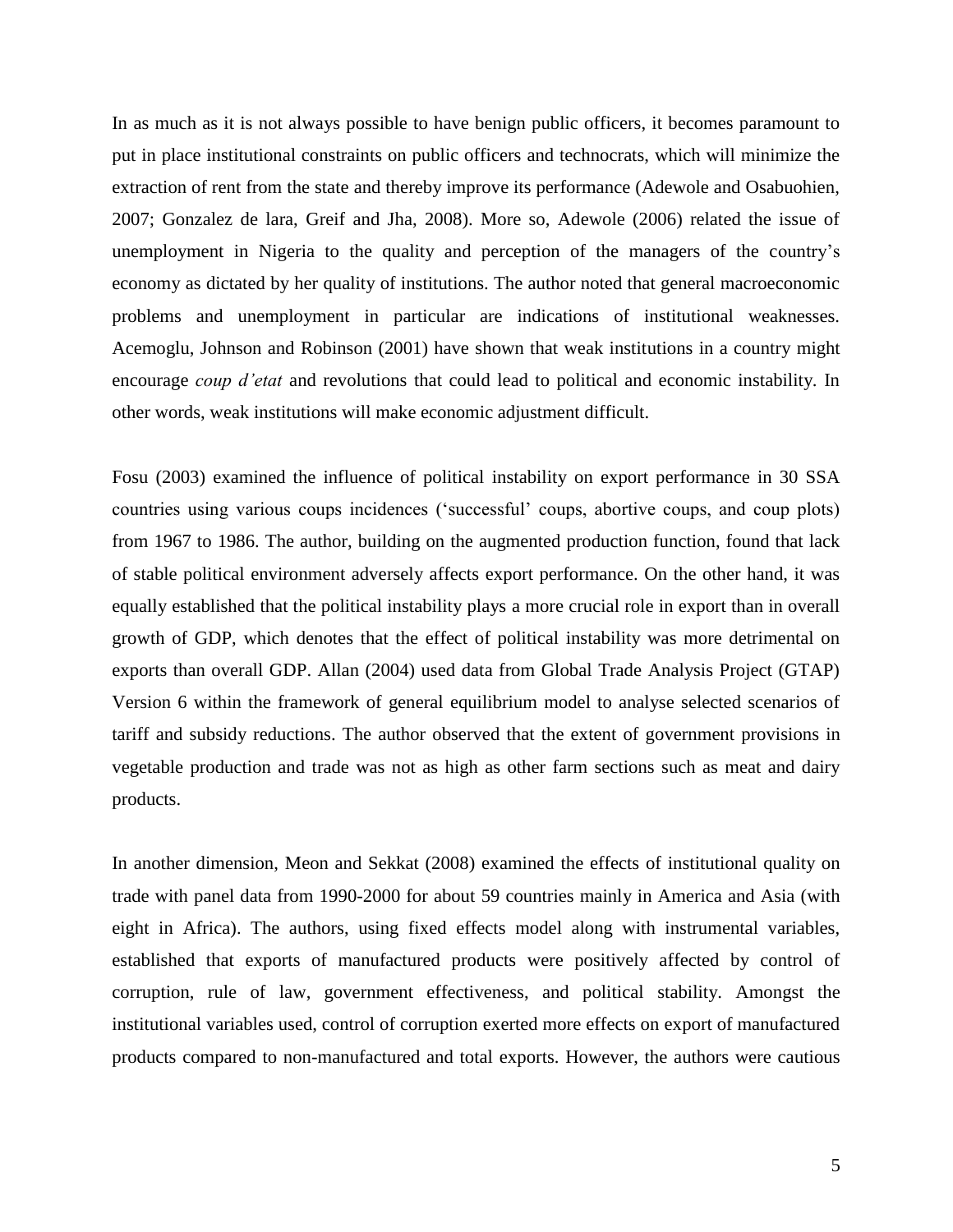given the fact that the governance (institutional) indices used lacked sufficient time-dimension. Hence, they called for further research to examine more on trade-institutions nexus.

In the model involving 145 countries in panel spanning from 1984 to 2002 and governance indicators from International Country Risk Guide (ICRG), Lavallee (2005) noted that institutional proximity tends to increase trade. Lavallee (2005) added that corruption in both importing and exporting countries acts as barrier to bilateral exports, which is harmful to trade especially in a situation of weak bureaucratic quality. On the other hand, Levchenko (2004) built on Grossmann-Hart-Moore framework of contract incompleteness to assess the quality of contract enforcement, property rights, shareholder protection with a sample that covered 389 industries in 117 countries averaged for the period 1980-1998. He opined that developing countries do not stand to benefit much from trade because factor prices may not equalise. The author finally submitted that interactions between institutions and trade are imperative and as such the type of effects that prevail will require further enquiry.

Taking the issue the other way round, Wanchek (2009) appraised the influence of international trade on institutional quality. Using industries in Central and Eastern Europe and Former Soviet Union in 2000, he ascertained that international trade played key role in influencing institutions (measured with Freedom House indices). This was based on the fact that businesses predicting their potential to export would tend to lobby for more credible institutions in order to reduce transaction costs that are related to exports. This was similar to Levchenko (2008)"s submission that international trade impact on the quality of institutions (from Kaufmann et al dataset). The author established using a sample of 141 countries for the period 1996-2000 that in a situation of similar technology, counties that trade together would be made to improve the quality of their institutions. This may be due to the fact that trading countries will need to improve the quality of institutions to maintain benefits of trade (Levchenko, 2008).

Dollar and Kraay (2009) used rule of law (from Kaufmann et al dataset) as a measure of institution and ratio of trade to GDP on cross-country level of 168 (2000-2001). The study found that changes in trade and changes in institutional quality had substantial effect on growth and thus suggest the possibility of a joint role for trade and institutions on growth. The literature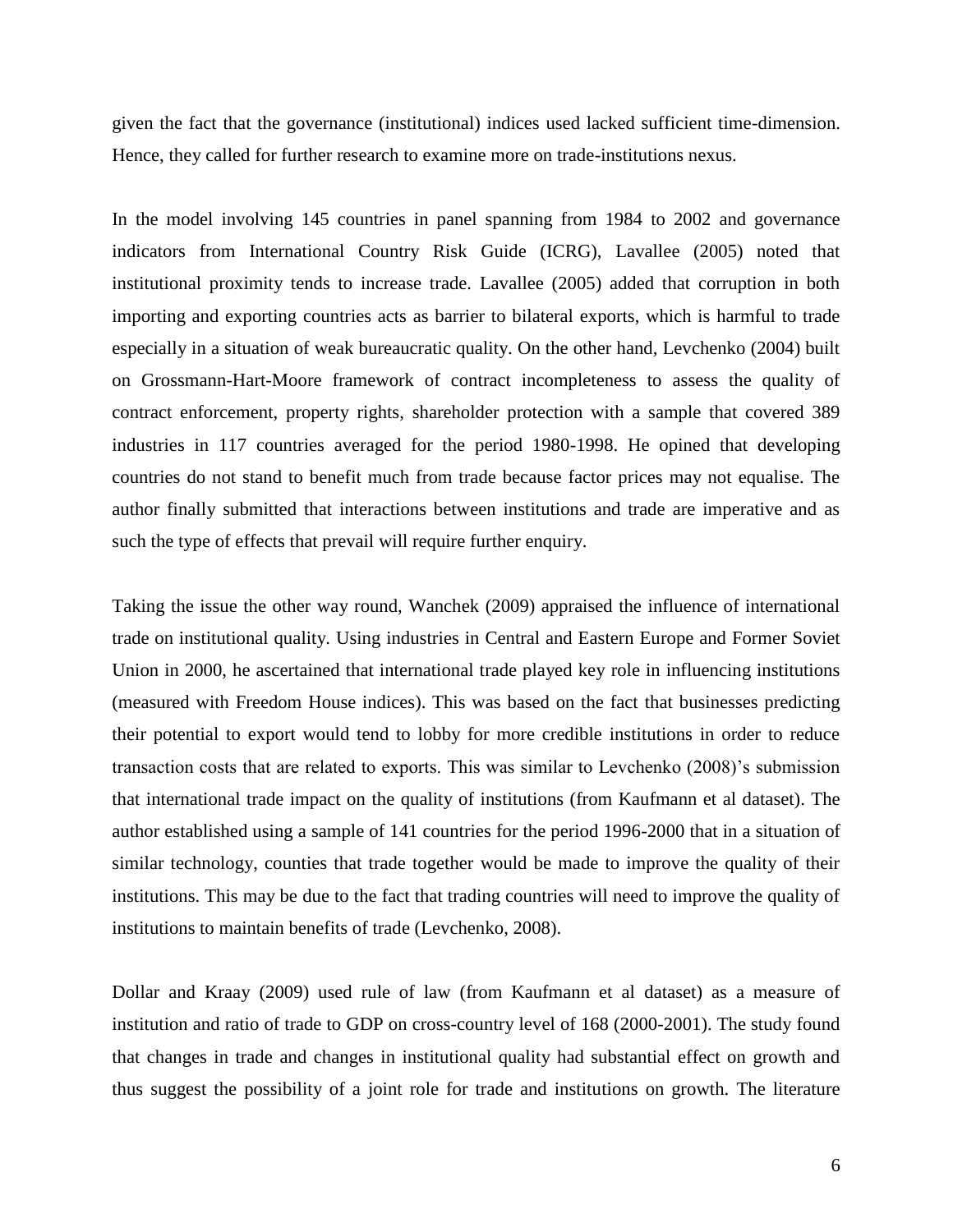reviewed brought one major fact to limelight- that though institutions have been treated with respects to different aspects of the economy but limited work has been done especially with regards to export performance in SSA.

## **3.0 ECONOMETRIC MODEL AND ESTIMATION TECHNIQUE**

## **3.1 Econometric Model**

The econometric model of the paper relates agricultural export performance (*agrex*) to some variables that influence them. The model extends the works of Fosu (2003) and Meon and Sekkat (2008). The former study examined the influence of political instability on export performance in 30 SSA countries using coups incidences (1967-1986) with augmented production function. The latter study used panel data from 1990-2000 for about 59 countries based fixed effects model and with instrumental variables (IV) and categorised exports into manufactured and nonmanufactured.

The extension of Meon and Sekkat (2008) model in the current paper was the focus on agricultural exports. As noted earlier, this is crucial given the fact that the agricultural sector plays an important role in SSA in terms of the proportion of their population that are engaged in  $it^3$ . Thus, the model for this paper is formulated as follows:

$$
\ln a \, g \, r \, e \, x_{it} = B_{i0} + B_1 \ln r \, exch_{it} + B_2 \, agrot_{it} + \delta_t + \mu_{it} \tag{1}
$$

Where:

 $\overline{a}$ 

*agrex* :agricultural exports in country *i* .

*B0i* : country *i*"s fixed effects

*exch* : country *i*"s real exchange rate;

*agrot* :growth rate of value added by agricultural sector. This is used in preference to growth rate of partners" GDP used by Meon and Sekkat (2008) and domestic economic growth rate as the paper is interested in examining influence of agricultural sector growth on its tradability.

Table 3.1 in appendix provides definition of variables.

<sup>&</sup>lt;sup>3</sup> The paper is based its analysis on sector not product; hence, it did not use product classification such as Standard International Classification Code (SITC).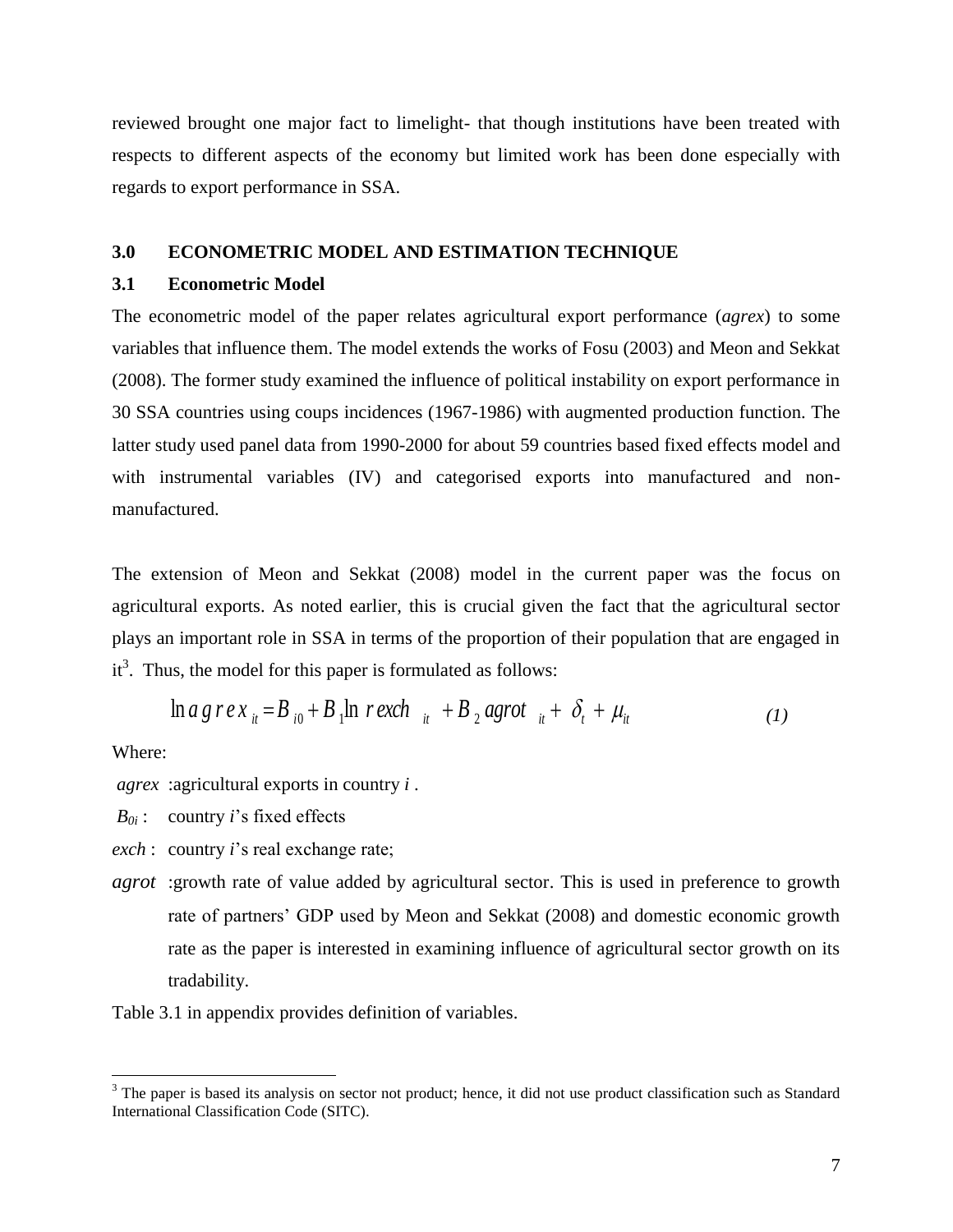$\delta_{\cdot}$ :time effects capturing the trend in the data. It is presupposed that including time effects will help to pick omitted shocks that affect trade performance across the countries in a similar manner (Dollar and Kraay, 2002).

 $\mu_{it}$  :error term.

The expectation is that  $B_1 < 0$  and  $B_2 > 0$ . This is given the fact that increase in real exchange rate value would imply appreciation of the exporting currency, denoting less competitiveness, while positive sign of agricultural growth would signal better productivity which will lead to capacity to export, *ceteris paribus*.

 $B_{0i}$  generated in equation (1) is used in the second aspect of the estimation as stated in equation (2) below:

$$
B_{0i} = \lambda_0 + \lambda_1 ln(Mkpot_i) + \lambda_2 ln(Inst^k_i) + e_i
$$
\n(2)

Where:

- *Mkpot*: market potential as defined by CEPII and used by Meon and Sekat (2008) that controls for the closeness of a country to other markets.
- *Inst*<sup>*k*</sup><sub>*i*</sub> :indicators of institutions as defined by Kaufmann et al (2009)'s six indicators, i.e *k* = 1,..,6. As rightly mentioned Meon and Sekkat (2008), the indicators are different aspects of institutions and not the same way of viewing the same thing.
- *e*<sup>*i*</sup> :the error terms that captures variables not included and expected to be *iid*  $N(0, \sigma^2)$ .

The expectation is that  $\lambda_1$  and  $\lambda_2 > 0$ , because increase in market potentials should increase the demand for a country"s exports and improved institutional quality should increase her ability to export as the economy becomes favourable for productive activities.

Generally, the nature of institutions can influence economic activities including exports and it had been mentioned that institutions are somewhat hard to measure (Rodrik, 2005). However, there are various institutional indicators that have been formulated to compare the quality of institutions across the world. The popular ones include: World Governance Indicators (WGI) involving six parameters of the World Bank developed by Kaufmann et al; Corruption Perception Index (CPI) of Transparency International; International Country Risk Guide (ICRG) Political Risk rating, Polity IV Governance and Institutional Indicators; Country Policy and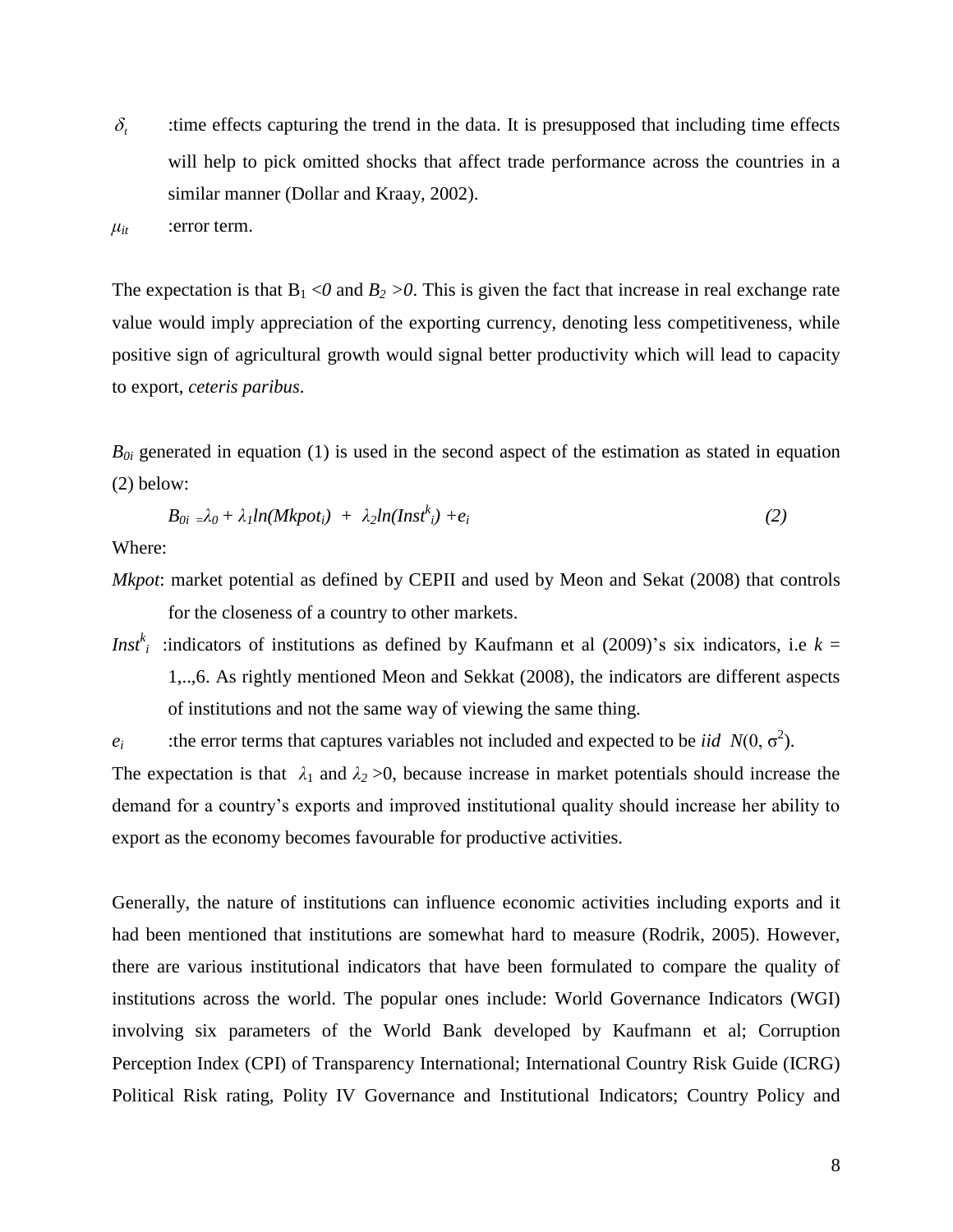Institutional Assessment (CPIA), World Business Environment Survey (WBES) of the World Bank, among others. This paper, like Meon and Sekkat (2008) used WGI given the coverage especially for SSA countries within the period studied. The period covered is 1996-2008 due to the fact that WGI dataset started 1996.

## **3.2 Estimation Technique**

The estimation technique employed is panel data Fixed Effects (FE) because of the need to obtain the country fixed effects as stated in equation (1) for the time variant variables, which was useful in the second aspect. The second aspect employed Instrumental Variable (IV) estimation technique also known as Two-Stage Least Squares (2SLS) for the variables that have little time variation. This choice of the techniques is to handle possible problems of endogeneity and as such have reliable results. In other words, the institutional indicators stated in equation (2) can be perceived to be endogenous.

The need to get instruments for institutions in order to capture their influence in economic relationships have been documented (e.g. Djankov et al, 2002; Acemoglu and Johnson, 2005 etc). Several instruments have been specified such as: distance from the equator (equator); ethnolinguistic fractionalisation; fraction of population that speaks English, French or a major European Language. Others are: religious affiliation especially Catholics, Muslims and Protestants (La Porta et al, 1999; Bossert, D'Ambrosio and Laferrara, 2006); settlers' mortality and the augmented version; legal origin and legal formalism (e.g. Du, 2010); latitude; area; barrier to entry and formalities; among others. The choice of valid instruments are usually determined by examining the results of the First Stage especially the F-statistics, which has a rule of thumb of 10 (Staiger and Stock,1997; Papaioannu,2009). The optimal instruments can be determined with Sargan and Basmann tests (Baum, 2006).

In addition to avoid having "weak" instruments, the instruments should be highly correlated with the regressors (in this case institution) but directly uncorrelated with the dependent variable – agricultural exports. This is commonly referred to as "orthogonality" assumption. Given the focus of the paper choice was made in favour of ethnolinguistic fractionalisation/its generalised version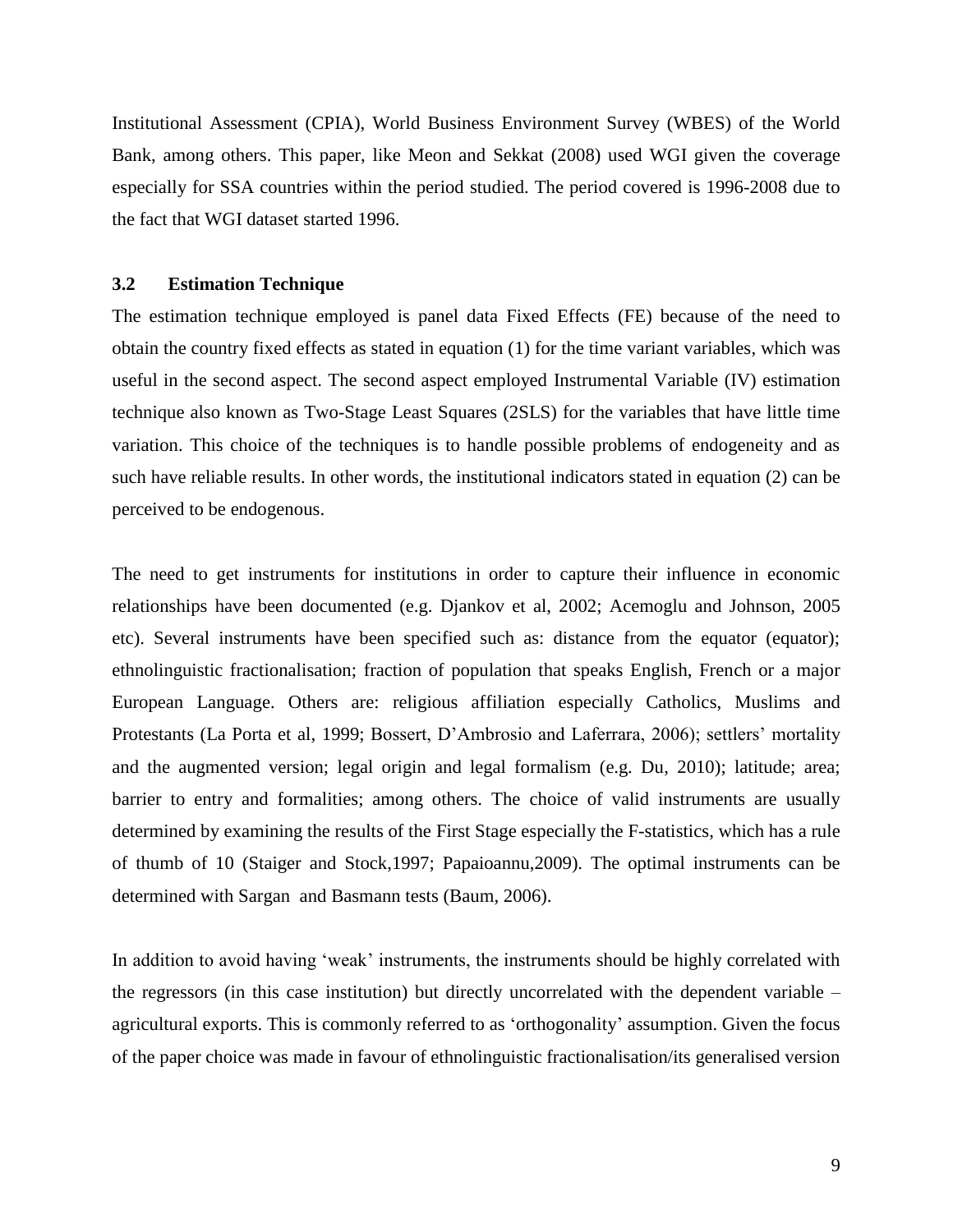(*ethfra*) 4 , settlers" mortality and the augmented version (*logemaug*), and legal origin (*legalor*). The above choice is based on some reasons. One of such is the fact that instruments like latitude, area, and distance from the equator may have some measure of influence on agricultural exports performance. Another reason is that in most SSA countries, religious affiliation has great association with ethnicity; it is not uncommon to see a given religion dominant in some ethnic groups than others. For example, among the Hausa ethnic group in Nigeria and Niger, Muslims are dominant. To this end, *ethfra* will almost capture religious influence.

In view of the above, equation for the first stage regression, which involves the instrumental variables mentioned above is stated below as:

$$
Insf_i^k = f(\text{gethra}, \text{legalor}, \text{logmeaug})
$$
\n<sup>(3)</sup>

Equation (3) is expressed in explicit form as:

$$
ln(Inst^k_i) = \chi_0 + \chi_1 gethra + \chi_2 legalor + \chi_3 logmeaug + e_i
$$
\n(4)

where:

 $\overline{a}$ 

*Inst<sup>k</sup>*</sup> : indicators of institutions as earlier discussed. *gethra* : generalised version of ethnolinguistic fractionalisation, *legalor*:legal formalism and origin - English and French dichotomy, and *logmeaug* :settler's mortality and its augmented version.

The coefficient of *gethra* is expected to be negative (i.e.  $\chi$ <sup>1</sup>  $\langle$ 0) based on the fact that a more ethnically fractionalised society will result in weak institutions. The sign of *χ2* and *χ3* cannot easily be stated *apriori* because it will depend on the quality of institutions left behind by colonisers in the selected SSA countries.

The extended model used in the estimation is shown in equation (5), which was obtained by the substitution of equation (4) into (2):

$$
B^j{}_{0i} = \lambda_0 + \lambda_1 ln(Mkpot_i) + \lambda_2 ln(Inst^x_i = \chi_0 + \chi_1 gethra + \chi_2 legalor + \chi_3 logmeaug) + e_i
$$
 (5)

<sup>4</sup> This was referred to as Politically Relevant Ethnic Group (PREG) by Posner (2004). This paper assessed the difference between *ethfra* and *PREG* in the First Least Squares results; the latter performed better on the average than the former. Hence, *PREG* was used as augmented version *(gethfra).*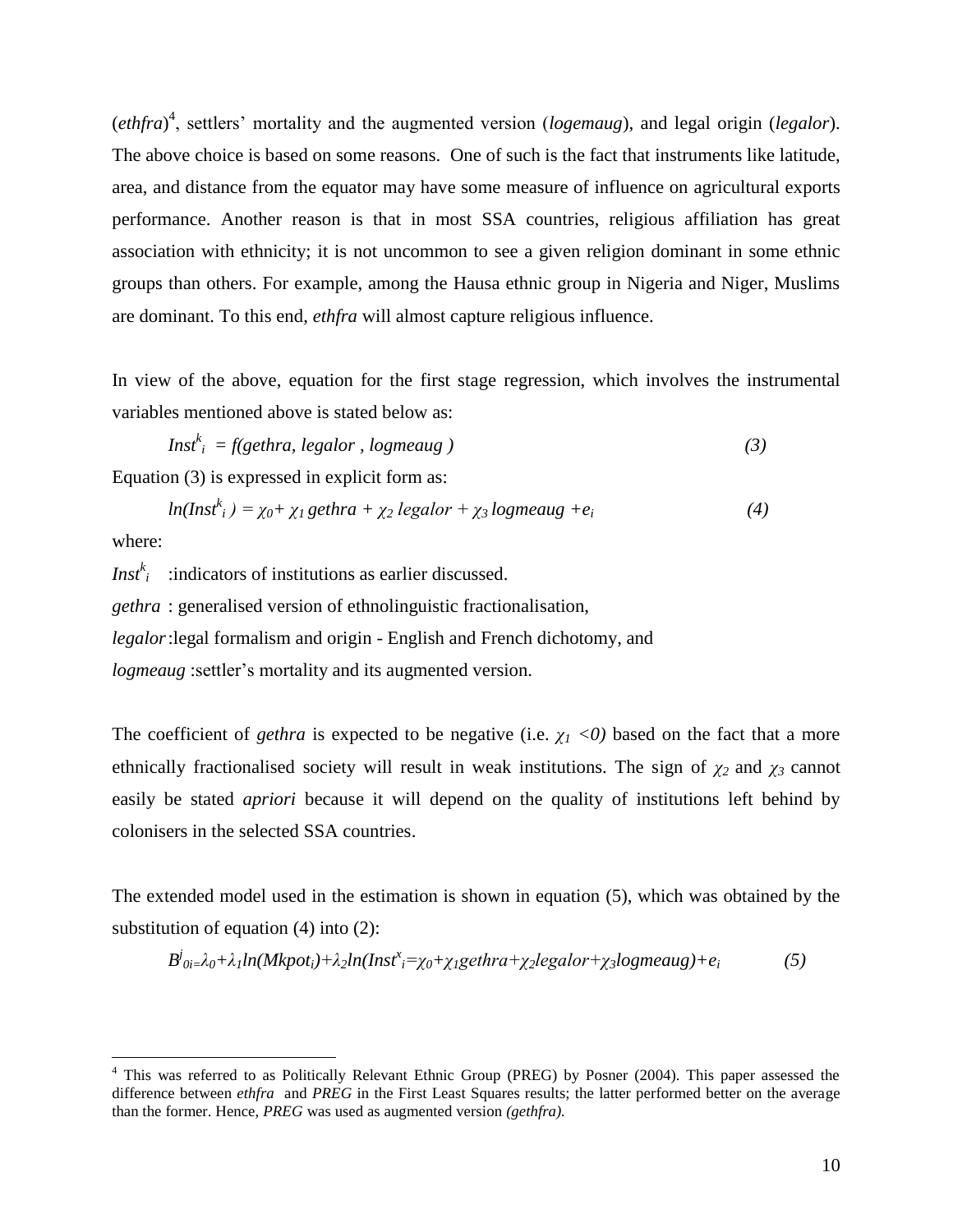## **4.0 EMPIRICAL RESULTS AND ANALYSES**

## **4.1. Descriptive Analysis**

 $\overline{a}$ 

This section presents and discusses the descriptive analysis of the paper. The number of countries in SSA used in the data analysis was  $34^5$ . The level of agricultural exports (*agrex*) is plotted in Figure 4.1, which was done with a view to examining its trend over the period studied.

As shown in Figure 4.1, the contribution of agricultural exports to GDP ranged from 6.3% to 10.7%. This appears low given the fact that the sector provides over 50% employment in most economies in SSA. The reason that can be adduced here may be the fact that the agricultural sector has not witnessed substantial transformation in the economic growth process as it is still dominated by traditional method of production. This implies that the tradability of the sector is limited in scope. The fact can also stem from some challenges of meeting standards by the exporting firms in the sector, which has not made agricultural exports competitive in the global market.



Source: Computed by the Authors.

<sup>5</sup> The countries include: Benin, Botswana, Burkina Faso, Burundi, Cameroon, Cape Verde, Central African Republic, Cote d"Ivoire, Ethiopia, Gabon, Gambia, Ghana, Guinea, Kenya, Lesotho, Madagascar, Malawi, Mali, Mauritania, Mauritius, Mozambique, Namibia, Niger, Nigeria, Rwanda, Senegal, Seychelles, South Africa, Swaziland, Tanzania, Togo, Uganda, Zambia, and Zimbabwe. The choice was based on data availability.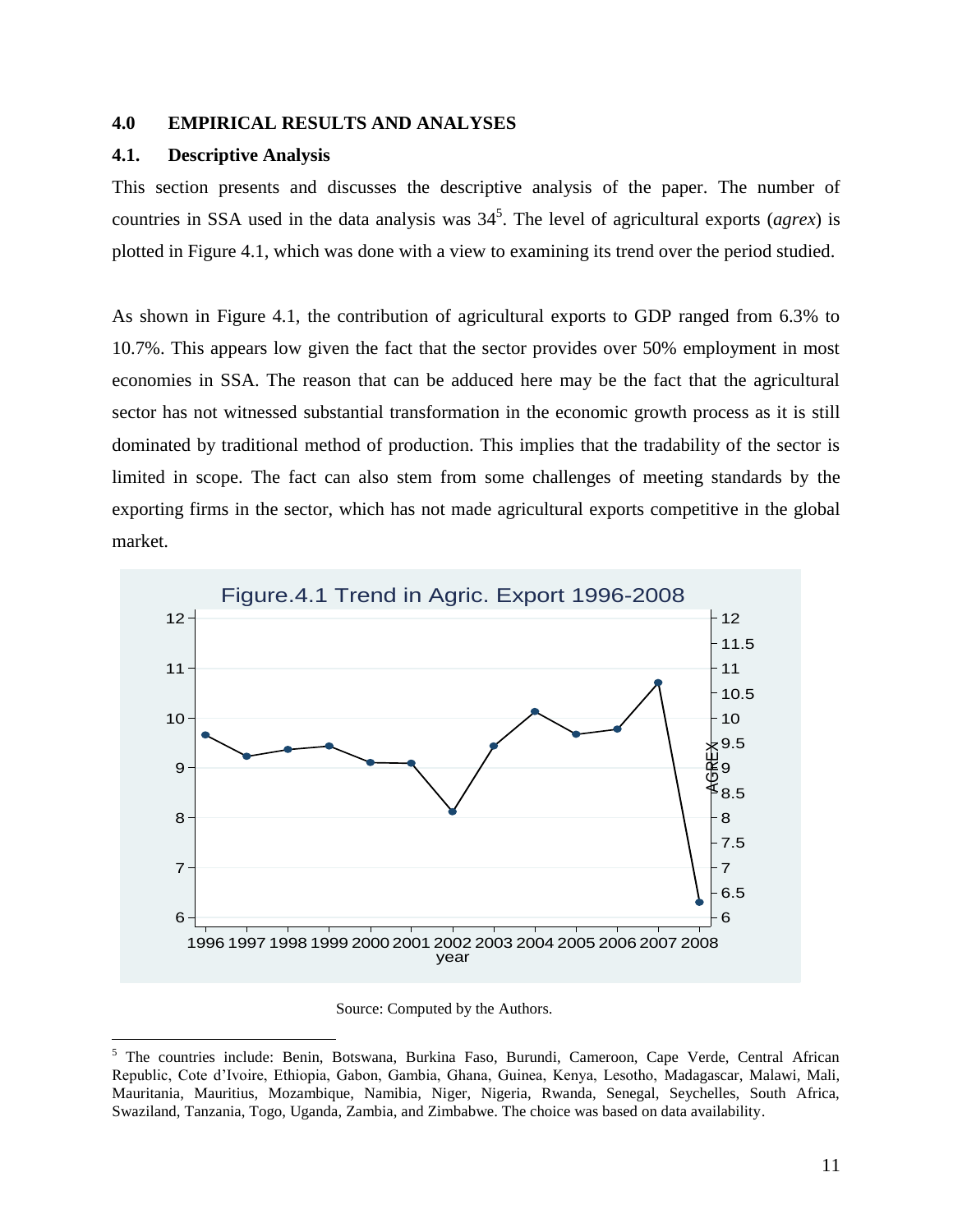Another observation that can be made from Figure 4.1 is that the contribution of agricultural sector witnessed a great deal of fluctuation especially from 2001 to 2008. It decreased from 9.1% in 2001 to 8.1% in 2002, it increased again to 10.1% in 2004 and immediately decreased to 9.7% in 2005. It later increased to 10.7% in 2007 and finally nose-dived to the lowest value of 6.3% in 2008. The sharp decline observed at the later years of the graph may be associated with the global economic/financial crises. The challenge here is the fact that agricultural exports are quite prone to unfavourable shocks in the global market. This has some implications for the SSA countries because primary products may not be competitive compared to other products (Olayiwola and Osabuohien, 2009). Thus to promote agricultural exports, means that will help in providing processing and storage facilities will go a long way. This will help to improve the quality of SSA"s agricultural products and as a result enhance their tradability in world market. Instances have been mentioned where products from some African countries were rejected in Europe on the accounts of quality (Biggs, 2007).

| Region                       | No. of documents for<br>export | Days for<br>export | Cost to export (US\$)<br>per container) |
|------------------------------|--------------------------------|--------------------|-----------------------------------------|
|                              | 1995-2009                      | 1995-2009          | 1995-2009                               |
| Sub-Saharan Africa           | 8.12                           | 36.07              | 1,770.50                                |
| South Asia                   | 8.40                           | 33.95              | 1,261.30                                |
| Latin America and Caribbean  | 7.01                           | 21.56              | 1,166.40                                |
| Middle East and North Africa | 7.15                           | 28.37              | 1,162.40                                |
| East Asia-Pacific            | 7.14                           | 26.21              | 950.00                                  |
| World                        | 6.91                           | 25.76              | 1,288.60                                |

**Table 4.1 Trade Facilitations Indicators across the World**

**Source**: World Bank Group (2010)

In order to further buttress some of the points mentioned above, the paper presented some indicators on trade facilitations across the various regions of the world as reported in Table 4.1. The indicators presented include: number of documents required for exports, days it will take to export and cost it will take to export a container. This is because the paper is interested in enhancing export given that export is an injection to the economy. As can be observed from the Table, the values for SSA were higher than all the regions presented as well as world. For instance, it will require an over 36days to export from SSA countries compared to the world average of 25.76days. Similarly, the will cost almost twice to export a commodity in SSA region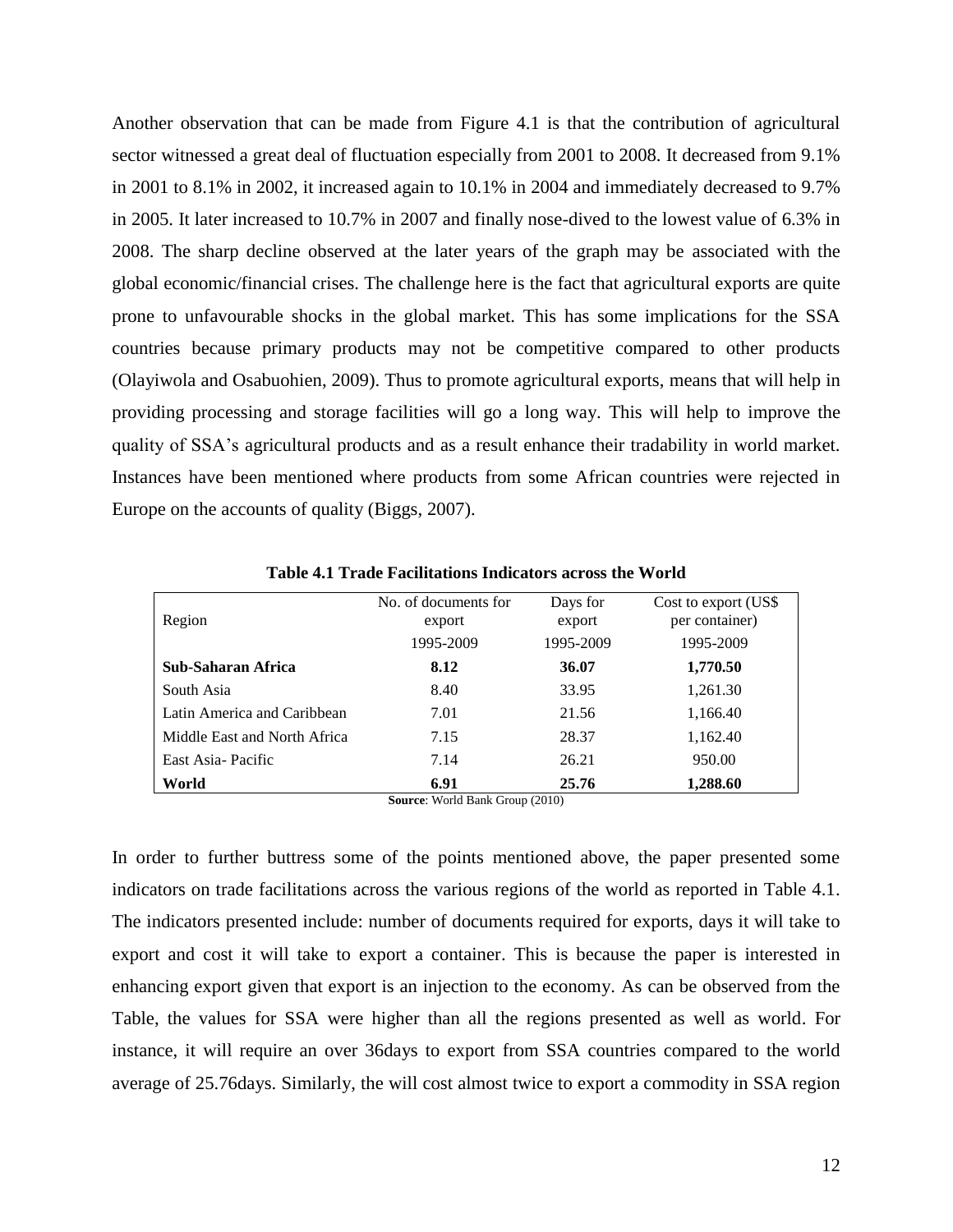than it will take for East-Asia region. The inference that can be drawn from herein is that the level constraints to export in SSA are much higher than those of other regions. This, among other things may be the reason why the region experienced low level of export performance especially in agricultural products as noted earlier. Thus, to enhance the regions tradability, these constraints need to be reduced.

## **4.2 Summary Statistics**

The summary statistics of major variables are presented in Table 4.2.

| Variables | Mean | Std. Dev. | Min      | Max   | <b>Observations</b> |
|-----------|------|-----------|----------|-------|---------------------|
| Agriex    | 9.53 | 8.16      | 0.01     | 42.81 | 371                 |
| Agrot     | 3.19 | 7.55      | $-29.34$ | 41.04 | 410                 |
| RL        | 2.97 | 0.61      | 1.69     | 4.42  | 339                 |
| <b>GE</b> | 2.98 | 0.57      | 1.70     | 4.33  | 339                 |
| CC        | 3.03 | 0.56      | 2.13     | 4.62  | 339                 |
| VA        | 3.08 | 0.69      | 1.70     | 4.51  | 339                 |
| RQ        | 3.13 | 0.62      | 1.14     | 4.92  | 339                 |
| PS        | 3.14 | 0.86      | 1.04     | 4.64  | 339                 |

**Table 4.2 Summary Statistics of Main Variables** 

**Note** : Original values of institutions variables ranged from -2.5 to +2.5 (higher values indicate better institutional Quality) but the rescaled values ranged from 1 to 6.

**Source**: Computed by the Authors.

The Table show that the mean value of agricultural exports was 7.82%, which suggest that SSA countries" agricultural export is quite low. This may be linked to the low growth rate of the sector's output that averaged 3.19% within the sampled period. With regards to institutional factors, it can be observed that all the chosen institutional indicators presented were lower than the average of 3.5 denoting that the original values lie in the negative domain. This implies that on average, the institutional quality in SSA countries might not have been very conducive for vibrant economic activities. Table 4.2 further brings out the fact that among the institutional variables, rule of law (RL) has the lowest value closely followed by government effectiveness (GE), control of corruption (CC), voice and accountability (VA), regulatory quality (RQ), and political stability (PS), respectively.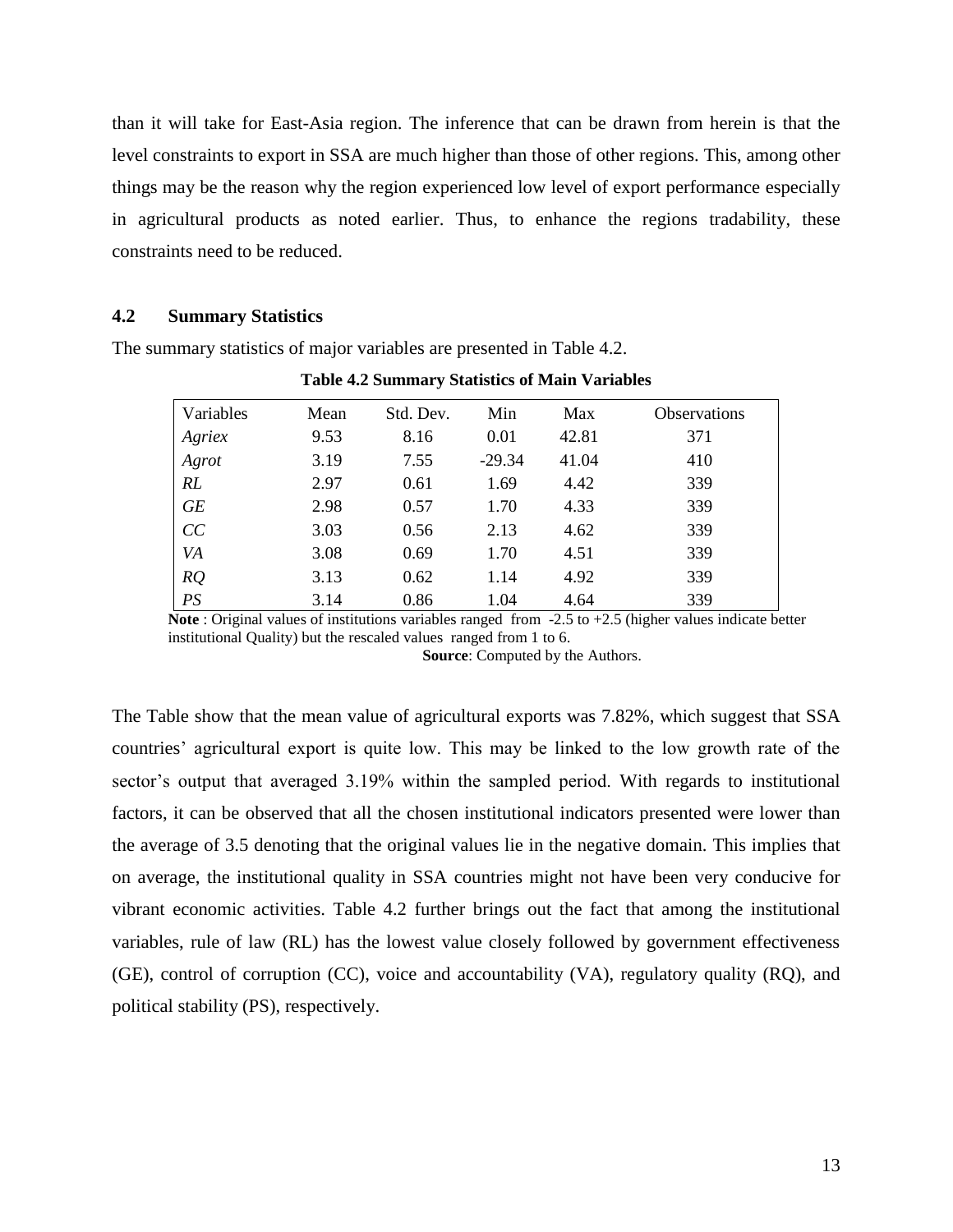## **4.3 Estimation Results and Discussion**

 $\overline{a}$ 

The estimation process started with equation (3) to assess the influence of time varying variables on agricultural exports. As noted in Table 4.3, Fixed Effects (FE) technique of panel data was employed. However, the process kicked-off with Ordinary Least Squares technique (OLS) as a matter of check. The result of OLS (not reported) was inconsistent as it could be expected. Also the model with time effects performed better; hence attention is focused on it.

Table 4.3 shows that agricultural growth had the expected positive sign. However, beside the fact that the coefficient was very low, it was not significant at the usual levels. This means that an increase in agricultural productivity has the capacity of enhancing the tradability of agricultural exports in SSA but it is yet to have such inducement. This may not be unconnected with the low productivity that characterised agriculture sector especially the persistence of subsistence and traditional practices across the region.

**Table 4.3 Results on Agricultural Exports and Agricultural Growth**

|            | Lnrexch | agrot | constant | $R^2$ | F-stat  | Time   |    | <i><b>Observations</b></i> |
|------------|---------|-------|----------|-------|---------|--------|----|----------------------------|
| Regressors |         |       |          |       |         | effect |    |                            |
|            | 0.039   | 0.003 | $.993*$  | 0.045 | $2.70*$ | Yes    | 34 | 338                        |
|            | .7101   | .2521 | .0001    |       | .0001   |        |    |                            |

**Note:** *Dependent Variable -Agricultural Export. Estimation Technique :Fixed Effects (FE). \* :significant at 1%. The Coefficients of time and country effects were not reported to avoid clumsiness.* **Source***: Estimated by the Authors.*

The result in Table 4.3 also points out that real exchange rate was not statistically significant and it had a contrary sign. The simple implication here is that exchange rate devaluation do not lead to the enhancement of agricultural exports. This may mean that the "Marshall-Lerner" condition for the effectiveness of exchange devaluation might not have been met in the region<sup>6</sup>. This policy implication herein is the need for SSA countries to look away from the use of exchange rate devaluation but focus on means of improving the productivity of the sector because countries can only export what has been produced; devalued exchange rate notwithstanding.

Next, the paper presents the results from the 2SLS technique as shown in Table 4.4. The dependent variable is the country fixed effects obtained from the previous estimation. Columns *A*

<sup>&</sup>lt;sup>6</sup> The Marshal-Lerner condition simply denotes that for currency deprecation to significantly have positive effect on trade outcome – trade balance, the sum of price elasticity of export and import in absolute terms must be greater than one (1).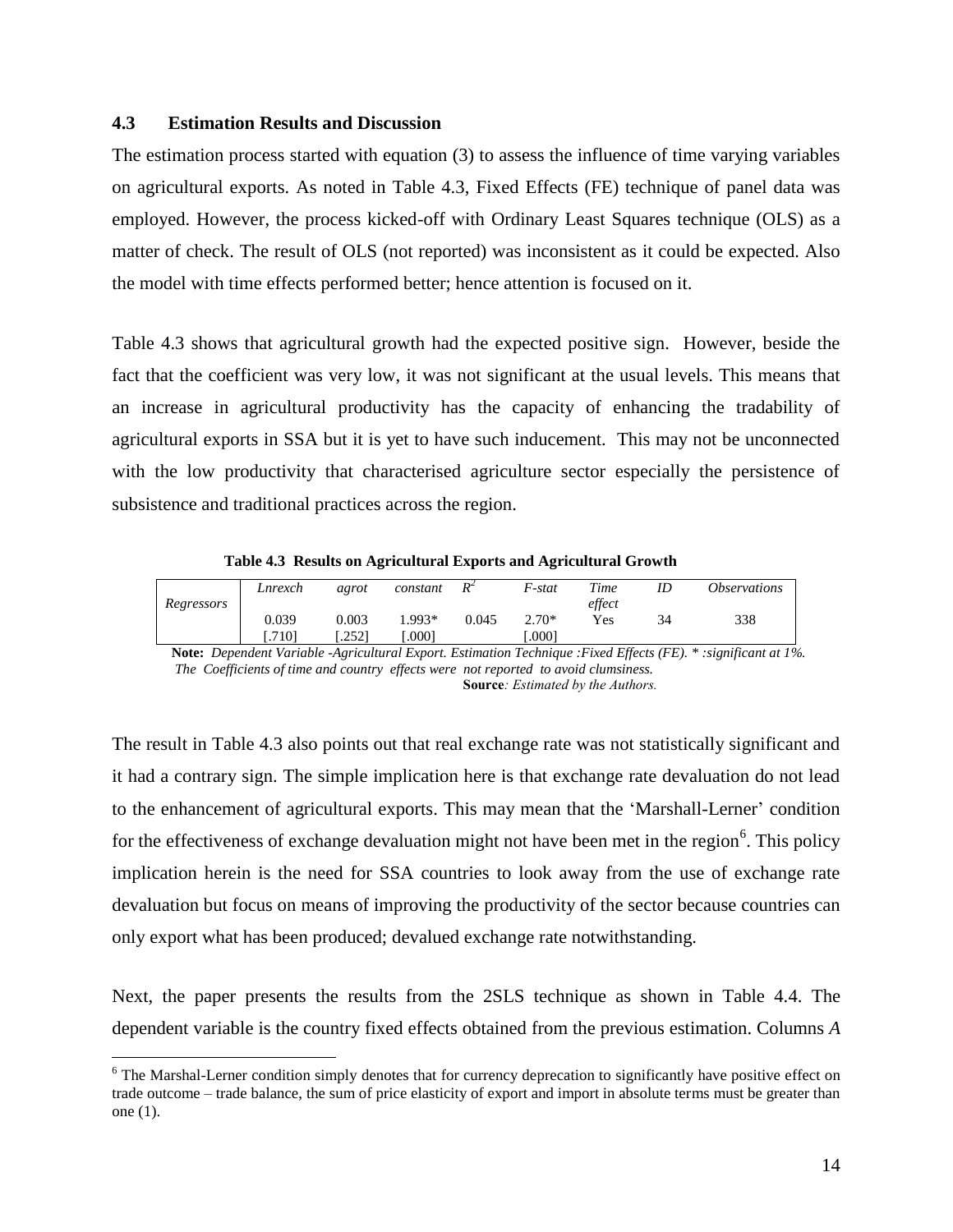and *B* represent equations without and with instrumental variables, respectively. The equations with instruments performed relatively better; hence emphasis was placed on them. The results of the First Stage regression that show the influence of the instruments on the institutional indicators are presented in Table 4.5.

| Regressors         | A                     | B                     | A          | $\boldsymbol{B}$      | $\boldsymbol{A}$      | B                   | $\boldsymbol{A}$      | -<br>B                | A                    | $\boldsymbol{B}$      | A                     | B          |
|--------------------|-----------------------|-----------------------|------------|-----------------------|-----------------------|---------------------|-----------------------|-----------------------|----------------------|-----------------------|-----------------------|------------|
| Lnmkpot            | $-0.231$ <sup>a</sup> | $-0.219$ <sup>a</sup> | $-0.236^a$ | $-0.364$ <sup>a</sup> | $-0.217$ <sup>a</sup> | $-0.265^{\text{a}}$ | $-0.234$ <sup>a</sup> | $-0.192$ <sup>a</sup> | $-0.255^{\text{a}}$  | $-0.292$ <sup>a</sup> | $-0.212^a$            | $-0.162^b$ |
|                    | (.000)                | (.000)                | (.000)     | (.000)                | (.000)                | (.000)              | (.000)                | (.000)                | (.000)               | (.000)                | (.000)                | (.011)     |
| <b>LnRL</b>        | 0.469                 | 1.827 <sup>c</sup>    |            |                       |                       |                     |                       |                       |                      |                       |                       |            |
|                    | (.129)                | (.051)                |            |                       |                       |                     |                       |                       |                      |                       |                       |            |
| <b>LnVA</b>        |                       |                       | 0.157      | 2.852 <sup>b</sup>    |                       |                     |                       |                       |                      |                       |                       |            |
|                    |                       |                       | (.139)     | (.040)                |                       |                     |                       |                       |                      |                       |                       |            |
| LnRO               |                       |                       |            |                       | $-0.600$ <sup>c</sup> | $2.283^{b}$         |                       |                       |                      |                       |                       |            |
|                    |                       |                       |            |                       | (.060)                | (.026)              |                       |                       |                      |                       |                       |            |
| LnCC               |                       |                       |            |                       |                       |                     | 0.194                 | $-1.128$ <sup>c</sup> |                      |                       |                       |            |
|                    |                       |                       |            |                       |                       |                     | (.189)                | (.060)                |                      |                       |                       |            |
| LnGE               |                       |                       |            |                       |                       |                     |                       |                       | $0.588$ <sup>c</sup> | $2.667^{\circ}$       |                       |            |
|                    |                       |                       |            |                       |                       |                     |                       |                       | (.080)               | (.070)                |                       |            |
| LnPS               |                       |                       |            |                       |                       |                     |                       |                       |                      |                       | $0.539^{a}$           | $1.912^b$  |
|                    |                       |                       |            |                       |                       |                     |                       |                       |                      |                       | (.007)                | (.044)     |
| constant           | $-0.661$ <sup>c</sup> | $-2.064$              | $-0.219$   | $-2.308b$             | 0.546                 | $-2.763$            | $-0.368$              | 1.082                 | $-0.810^{b}$         | $-1.941$              | $-0.740$ <sup>a</sup> | $-2.168^b$ |
|                    | (.053)                | (.037)                | (.504)     | (.033)                | (.148)                | (.020)              | (.361)                | (.416)                | (.034)               | (.060)                | (.001)                | (.036)     |
| $R^2$              | 0.091                 | 0.117                 | 0.083      | 0.096                 | 0.096                 | 0.073               | 0.084                 | 0.057                 | 0.094                | 0.129                 | 0.109                 | 0.058      |
| F-stat             | 12.71                 |                       | 11.47      |                       | 13.39                 |                     | 11.60                 |                       | 13.13                |                       | 15.51                 |            |
| $(P-value)$        | (.000)                |                       | (0.000)    |                       | (.000)                |                     | (.000)                |                       | (.000)               |                       | (.000)                |            |
| Wald -stat         |                       | 21.18                 |            | 18.19                 |                       | 18.07               |                       | 16.07                 |                      | 20.69                 |                       | 15.63      |
| $(P-value)$        |                       | (.000)                |            | (000)                 |                       | (.000)              |                       | (.000)                |                      | (.000)                |                       | (.000)     |
| <i>Instruments</i> | No                    | Yes                   | No         | Yes                   | $\rm No$              | Yes                 | $\rm No$              | Yes                   | N <sub>0</sub>       | Yes                   | No                    | Yes        |
| Sargan-P           |                       | 0.181                 |            | 0.153                 |                       | 0.421               |                       | 0.227                 |                      | 0.163                 |                       | 0.318      |
| Countries          | 34                    | 34                    | 34         | 34                    | 34                    | 34                  | 34                    | 34                    | 34                   | 34                    | 34                    | 34         |

**Table 4.4 2SLS Results of Influence of Institutions on Agricultural Exports**

*Instruments - logemaug, gethfra and legalor.* 

*The p-values from Sargan and Bassman tests were almost the same, hence only the former is reported. Superscripts a,b, and c mean significant at 1, 5 and 10%, respectively.*

*Source: Estimated by the Authors.*

Table 4.4 indicate that market potential had contrary sign in all the equations in its influence on agricultural exports. This surprising finding may be linked to the fact that in most SSA countries, those that are engaged in agricultural production are majorly small-scale farmers that use the traditional methods of farming. Thus, the availability of market potentials may not be very relevant for them. The reason may also result from the challenges of processing and storage facilities in most SSA countries. Given the fact that agricultural products are quite perishable, they usually have short shelf-life and as a result penetration of markets will be quite difficult. The reason for the contrary sign may equally be connected to the fact that intra-African trade is usually minimal compared to trade with other regions of the world, which would imply limited vibrancy in market potential.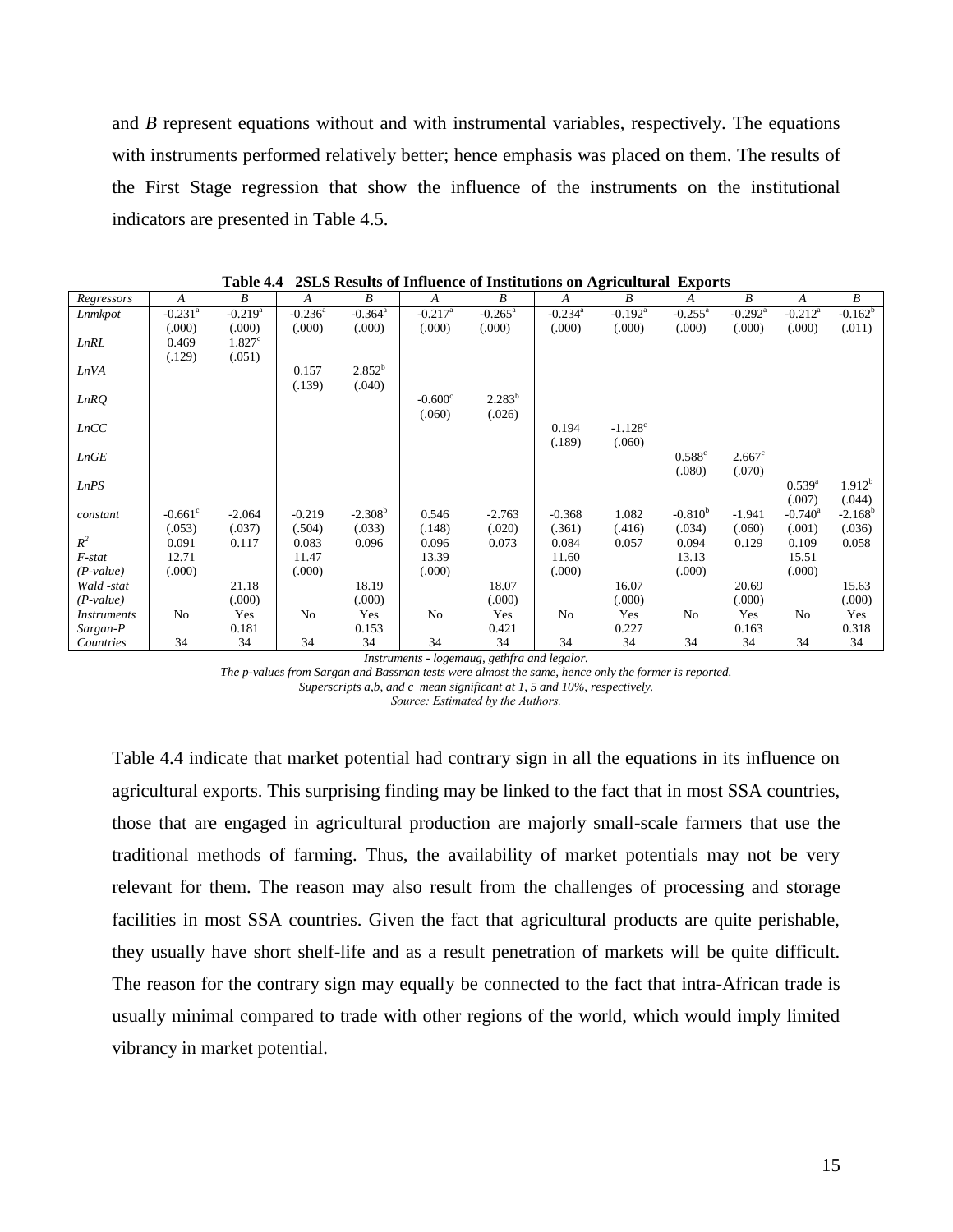An examination of the institutional factors shows that the six of them came out the expected sign positive signs, which are also significant at the usual levels. This underscores the fact that institutional factors are very crucial in influencing agricultural exports. With regards to their degrees of relevance; they follow this ranking: voice and accountability, government effectiveness, regulatory quality, political stability, rule of law, and control of corruption.

#### **4.4 Robustness and Sensitivity of Results**

The results in Table 4.4 in the 2SLS confirm that the model is efficient as can be seem from the Wald statistics and its probability value, which implies than the estimates are reliable and robust. In addition, the Sargan p-values confirm that the null hypothesis of no over identification of instruments cannot be rejected at the usual levels. The First Stage regression results in Table 4.5 equally lend credence to the reliability of the results. The results show that the chosen instrumental variables were significant in influencing the respective institutional variables, which means that not accounting for them will bias the effects of institutions. For instance, when instrumental variables were used, the influence of the institutional variables increased showing the imperativeness of using instruments to properly account for the effects of institutions. As can be seen in the third column of Table 4.4, the coefficient for voice and accountability not only improved by being significant, its magnitude increased from 0.157 to 2.852. The use of instrumental variables was observed by Meon and Sekkat (2008) but they only found ethnolinguistic fractionalisation relevant.

| Regressors/D<br>ependent Var. | <b>LnRL</b>      | LnVA                  | LnRQ                  | LnCC                  | LnGE             | LnPS             |
|-------------------------------|------------------|-----------------------|-----------------------|-----------------------|------------------|------------------|
| Legalor                       | $0.083^{\circ}$  | $0.076^{\circ}$       | $0.025^{\circ}$       | 0.014 <sup>c</sup>    | $0.091^{\rm a}$  | $0.058^{\rm b}$  |
|                               | (.003)           | (000)                 | (.003)                | (.070)                | (000)            | (.035)           |
| Logemaug                      | $-0.043^{\circ}$ | $-0.037$ <sup>a</sup> | $-0.038$              | $-0.033$              | $-0.042^{\rm a}$ | $-0.024^{\circ}$ |
|                               | (.000)           | (.002)                | (.003)                | (000)                 | (000)            | (.092)           |
| Gethra                        | $-0.002^{\circ}$ | $-0.004^{\rm a}$      | $-0.004$ <sup>a</sup> | $-0.002$ <sup>a</sup> | $-0.002^{\rm a}$ | $-0.003^b$       |
|                               | (.022)           | (000)                 | (.000)                | (.007)                | (.004)           | (.024)           |
| Constant                      | 1.315            | 1.220                 | 1.229                 | 1.349                 | 1.362            | 0.999            |
|                               | (.000)           | (.000)                | (000)                 | (000)                 | (.000)           | (.000)           |
| $F$ -stat.                    | 9.72             | $12.24^{\rm a}$       | 14.87                 | 10.72                 | $17.65^{\rm a}$  | 9.54             |
| (P-value)                     | (000)            | (.000)                | (.000)                | (000)                 | (.000)           | (.000)           |
| $R^2$                         | 0.125            | 0.152                 | 0.146                 | 0.124                 | 0.251            | 0.077            |

**Table 4.5 First-Stage Regression Results**

*Number of countries- same with 2SLS results. gethra is referred to as augmented ethnolinguistic fractionalisation (Posner,2004 calls it politically relevant ethnic group- PREG) performed better than the usual one, hence it was used. Source: Estimated by the Authors.*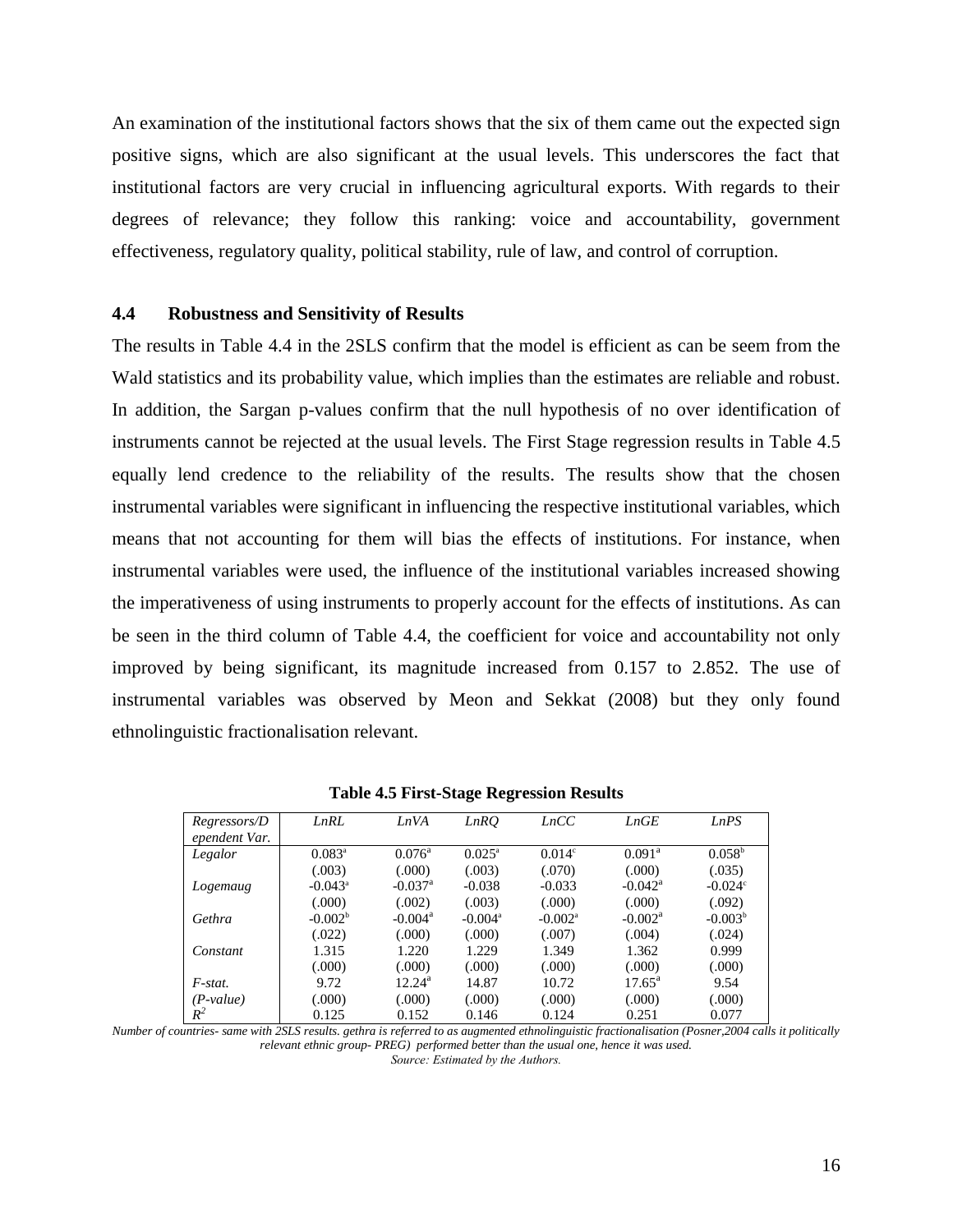The F-statistics in Table 4.5 is approximately equal and greater than the rule of thumb of 10. The coefficients of the instruments reveal that Settler Mortality and augmented ethnolinguistic fractionalisation had negative and significant effects on institutions SSA but legal origin and formalism had positive influence and significant result<sup>7</sup>. The above confirms that a country that is more ethnically fractionalised will be more prone to the possibility of having weak institutions, *vice versa*. This finding is very essential for SSA countries where many of them have high degree of fractionalisation. The coefficients of Settler"s Mortality support Acemoglu, Johnson and Robinson (2001) that colonisers left weak institutions in areas not found lucrative for rent extraction. On the other hand, legal origin and formalism points out that origin of legal system in SSA countries had significant effects on their institutional quality. The implication that can be drawn from here is the need for SSA countries to overhaul their legal system and create the one that will meet their peculiarities. This is because a strong legal system will promote strong institutions.

In addition to the above robustness checks, the study also examined the sensitivity of the estimates, which was done by estimating a sample of the institutional variable -rule of law. This was deemed essential given the need to examine the degree of variation of the magnitudes of the respective institutional factors in terms of their influence on agricultural exports. This was achieved by estimating all the 34 SSA countries in the sample, then excluding South Africa. Afterwards, estimation was carried out for only the least developed countries (*LDCs*) *8* in the sample. Besides the need to ascertain if the LDCs in SSA had similar measure of influence in terms of institutional change, it was also considered expedient to examine this check given the fact that some International Agencies especially African Development Bank (AfDB), usually discuss African data by classifying North Africa, SSA, and SSA less South Africa AfDB,2008).

As it is reflected in Table 4.6, the results bring to the fore that using rule of law as a sample of institutions had not much difference with regards to the level of significance when the estimation was done without South Africa. This means that South Africa did not exert outlier effects in the estimated results as the magnitude did not change substantially. However, when only the LDCs

 $\overline{a}$ 

 $<sup>7</sup>$  Both English and French legal origin were estimated but they were almost perfectly correlated, as a result one was</sup> used to avoid the challenge of multicollinearity and reported as legal origin (*legalor)*.

<sup>&</sup>lt;sup>8</sup> The 20 LDCs in the study include : Benin, Burkina Faso, Burundi, Central Africa Republic, Ethiopia, Gambia, Guinea, Lesotho, Madagascar, Malawi, Mali, Mauritania, Mozambique, Niger, Rwanda, Senegal, Tanzania, Togo, Uganda, and Zambia (WTO, 2009:160).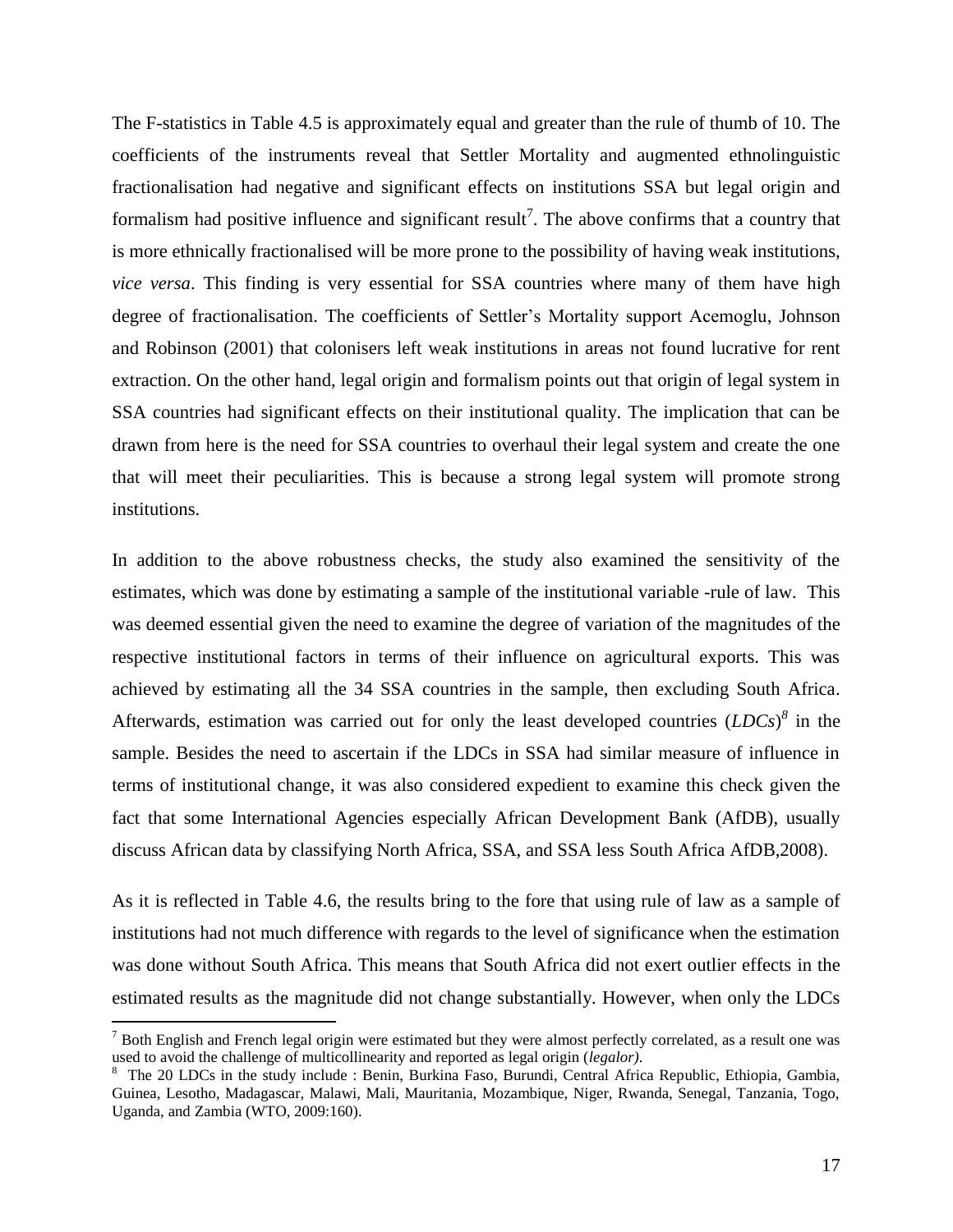were estimated, there was appreciable difference in both significant level and magnitude of the coefficients. The coefficient more than doubled as it increased from 1.827 to 4.235. This implies that institutional factors are significant for the 34 sampled SSA countries, but they have much more influence for the LDCs in SSA. This may as a result structural differences in LDCs and others in the sample. This means that the effects of institutions are very relevant for SSA countries but it is much more crucial for their LDCs. Thus, strengthening of their institutional factors especially voice and accountability as well as government effectiveness will enhance the tradability of their agricultural exports.

| Regressors         | <b>SSA</b> | SSA Less     | Only LDCs           |
|--------------------|------------|--------------|---------------------|
|                    |            | South Africa |                     |
| Lnmkpot            | $-0.219^a$ | $-0.153$     | $-0.375^{\text{a}}$ |
|                    | (.000)     | (.027)       | (.000)              |
| LnRL               | $1.827^c$  | 2.834        | 4.235               |
|                    | (.051)     | (.029)       | (.000)              |
| Constant           | $-2.064$   | $-3.051$     | $-4.999$            |
|                    | (.037)     | (.022)       | (.000)              |
| $R^2$              | 0.117      | 0.094        | 0.356               |
| Wald-              | 21.18      | 16.49        | 23.54               |
| (P-Value)          | (.000)     | (.000)       | (.000)              |
| <i>Instruments</i> | Yes        | Yes          | Yes                 |
| Sargan-P           | 0.181      | 0.189        | 0.686               |
| Countries          | 34         | 33           | 20                  |

**Table 4.6 Sensitivity Check in the Sample**

*Dependent variable: agricultural exports. Source: Estimated by the Authors.*

## **4.5 Summary of Findings, Policy Implications and Conclusion**

The paper had examined tradability of agricultural export in SSA especially as it relate to institutions. The objective was achieved by using a sample of 34 countries in SSA for the period 1996-2008, which were estimated by fixed effects and instrumental variable techniques. Some important findings and implication for policy from the paper are summarised herein.

Firstly, the paper found that contribution of agricultural exports to SSA countries was quite low compared to the proportion of their population that engaged in it. It was equally noted that agricultural export experienced some measure of fluctuation especially between 2004-2008. This was interpreted to have resulted from adverse effects of the global economic/financial crises. The paper also found that real exchange rate depreciation did not significantly promote agricultural exports in SSA. The policy implication of the above findings is that exchange rate deprecation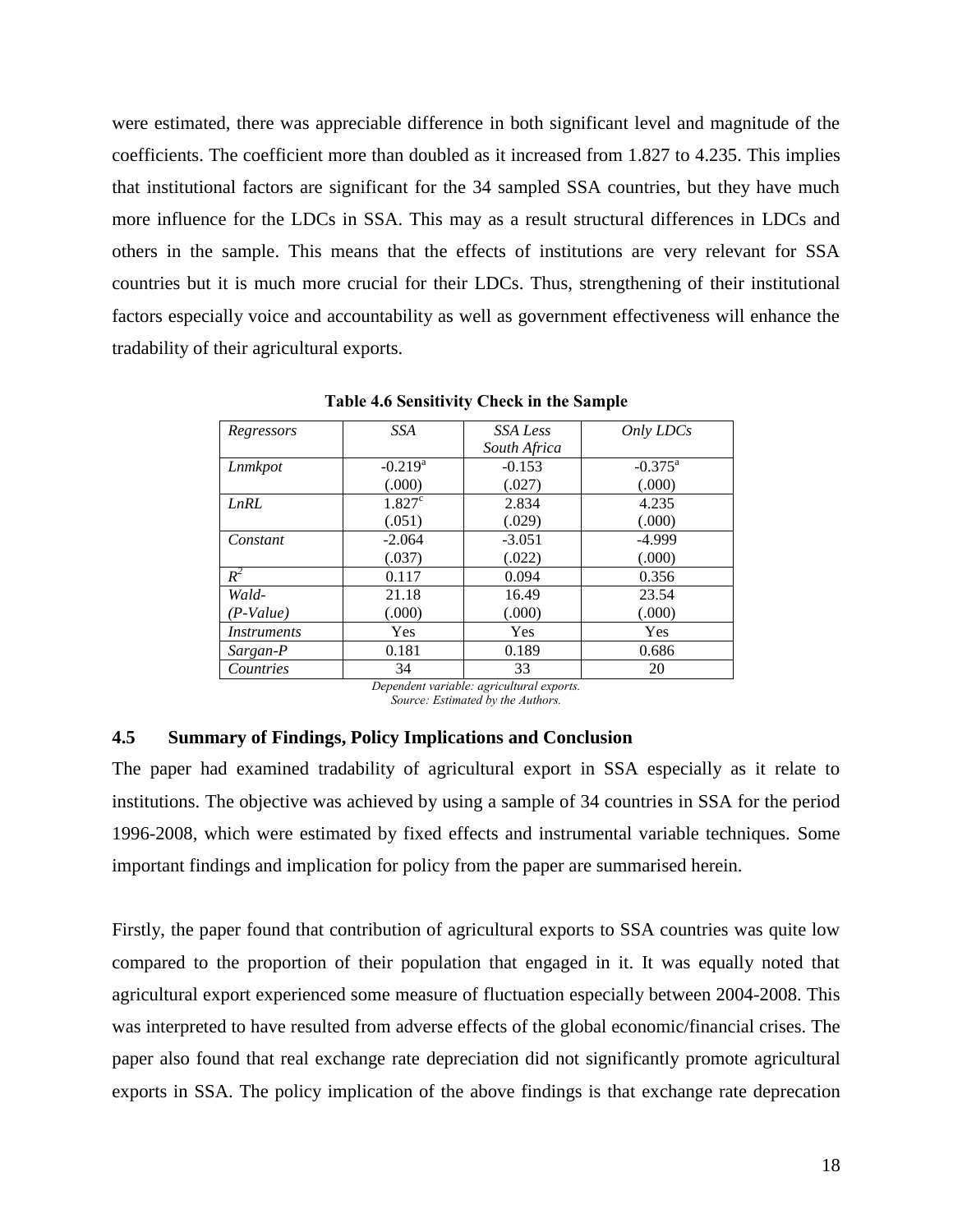will not yield meaningful results instead SSA countries should make frantic efforts to increase their export supply by improving their agricultural productivity.

The paper found market potential to adversely affect agricultural exports. This might have resulted from the fact large scale agricultural production and export is limited in the region. The policy implication that emanates here is the urgent need to improve the processing and storage facilities for agricultural products in the region in order to increase the shelf-life, which will enhance their tradability by penetrating far markets such as those of Asian and Latin America countries.

It was equally established that institutional variables influence significantly agricultural exports at varying degree. This finding give credence to Acemoglu and Johnson (2005)"s maxim of *unbundling* institutions in assessing their influence. It was noted that among the institutional factors voice and accountability as well as government effectiveness were found to be most crucial for agricultural exports. The policy implication is that the promotion of good institutions especially focusing on effective governance that will be accountable to the citizenry will go a long way in promoting agricultural exports in SSA. In this wise the paper notes that a reform of the legal system will be rewarding in creating strong institutional quality that will help to promote agricultural exports.

#### **Acknowledgements**

Evans Osabuohien acknowledges the fellowship award from the Swedish Institute as well as supports of Faculty in Host Institution- Department of Economics, Lund University, Sweden especially Prof Gote Hansson for their hospitality during his stay as a Guest PhD Candidate. The grant for Ph.D Thesis writing awarded by Council for the Development of Social Science Research in Africa (CODESRIA) is also appreciated.

#### **REFERENCES**

- Acemoglu, D (2008) "Interactions between Governance and Growth", in North, D Acemgolu, D, Fukuyama, F and Rodrik, D (eds) *Governance, Growth and Development Decision-Making,* Washington DC: The World Bank.
- Acemoglu, D, Johnson, S and Robinson, J (2001) "The Colonial Origin of Comparative Development: An Empirical Investigation", *American Economic Review*, Vol.91, No.5, Pp. 1369-1401.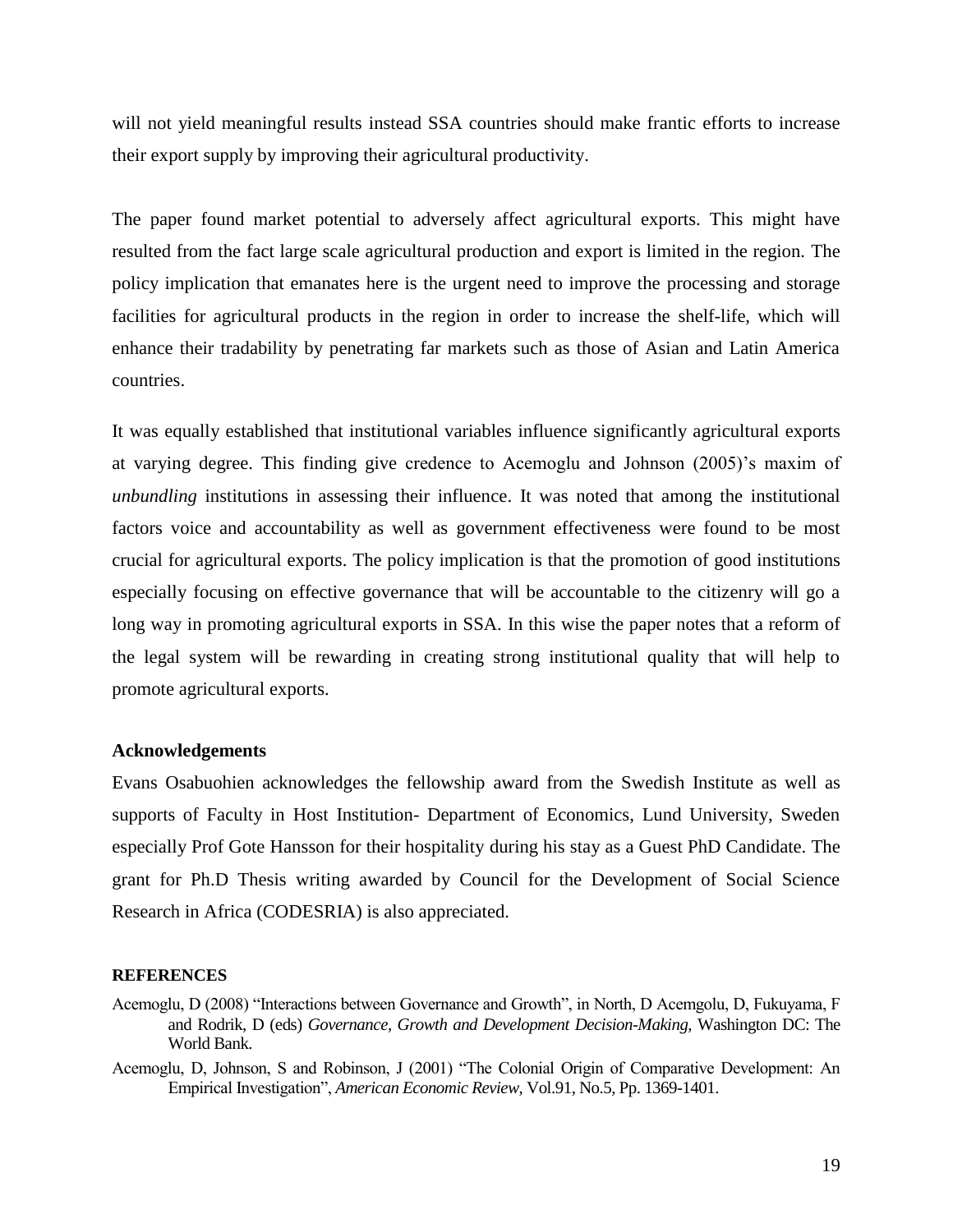- Adewole M.A (2006) "Institutional Foundation of Unemployment in Nigeria", *Employment Generation in Nigeria*, Ibadan: Nigeria Economic Society, Pp.216-241.
- Adewole, M.A and Osabuohien, E.S. (2007) "Analysis of Cost of Governance and Its Reduction Options in Nigeria", *Nigerian Journal of Economic and Social Studies,* Vol.49, No.1 Pp.137-159.
- Alege, P.O and Ogun,T.P (2004) "Exploring Globalization-Industrialization Nexus for Economic Development: A case for Nigeria", *Globalization and Africa's Economic Development,* Ibadan: Nigerian Economic Society, Pp.245-274.
- Allan, R.N (2004) "International Trade in Fruits and Vegetables: Barriers to Trade, WTO for Reform and Modelling Alternative Outcomes", *Centre for Applied Economics and Policy Studies,* Massey, New Zealand.
- Artadi, E and Sala-i-Martin, X (2003) "The Economic Tragedy of the XXth Century: Growth in Africa", *NBER Working Paper, W9 865*, July.
- Barro, R.J. (1996) "Democracy and Growth," *Journal of Economic Growth,* Vol.1, Pp. 1-27.
- Baum, C.F (2006) *An Introduction to Modern Econometrics Using Stata*, Texas: Stata Press.
- Biggs, T (2007) "Assessing Export Supply Constraints: Methodology, Data, Measurement ", *AERC Framework Paper on Export Supply Response Constraints in Sub-Saharan Africa,* Dar es Salam, Tanzania, 23-24 April.
- Coe, D.T. and Hoffmaister, A.W. (1999), "North-South Trade: Is Africa Unusual?", *Journal of African Economies*, Vol. 8, No. 2, Pp. 228–56.
- Dollar, D and Kraay, A (2009) "Institutions, Trade, and Growth", *Journal of Monetary Economics,* Vol. 50, Pp.133-162.
- Fosu, A.K (2008) "Democracy and Growth in Africa: Implications of Increasing Electoral Competitiveness", *Economics Letters*, Vol.100, Pp. 442–444.
- Fosu, A.K. (2003) "Political Instability and Export Performance in Sub-Saharan Africa", *Journal of Development Studies,* Vol. 39, No.4, Pp.68-82.
- Gonzalez de lara, Y, Greif,A and Jha, S (2008) "The Administrative Foundations of Self-Enforcing Constitutions", *American Economic Review,* Vol.98, No. 2, Pp. 105-109.
- Hansson, G. (1995) "International Trade and Economic Growth: The Experience of Ethiopia" in Hansson,G. (ed) *Trade, Growth and Development: The Role of Politics and Institutions*, London: Routledge, Pp.280-302.
- Hassan,I. Wachtel, P and Zhou, M (2009) Institutional Development, Financial Deepening and Economic Growth : Evidence from China, *Journal of Banking and Finance*, Vol.33, Pp.157-170.
- Kagochi, Tackie, and Thompson; (2007) "An Analysis of the Impacts of Freedoms on Economic Growth"**,** *Journal of African Development,* Spring, P.13-29.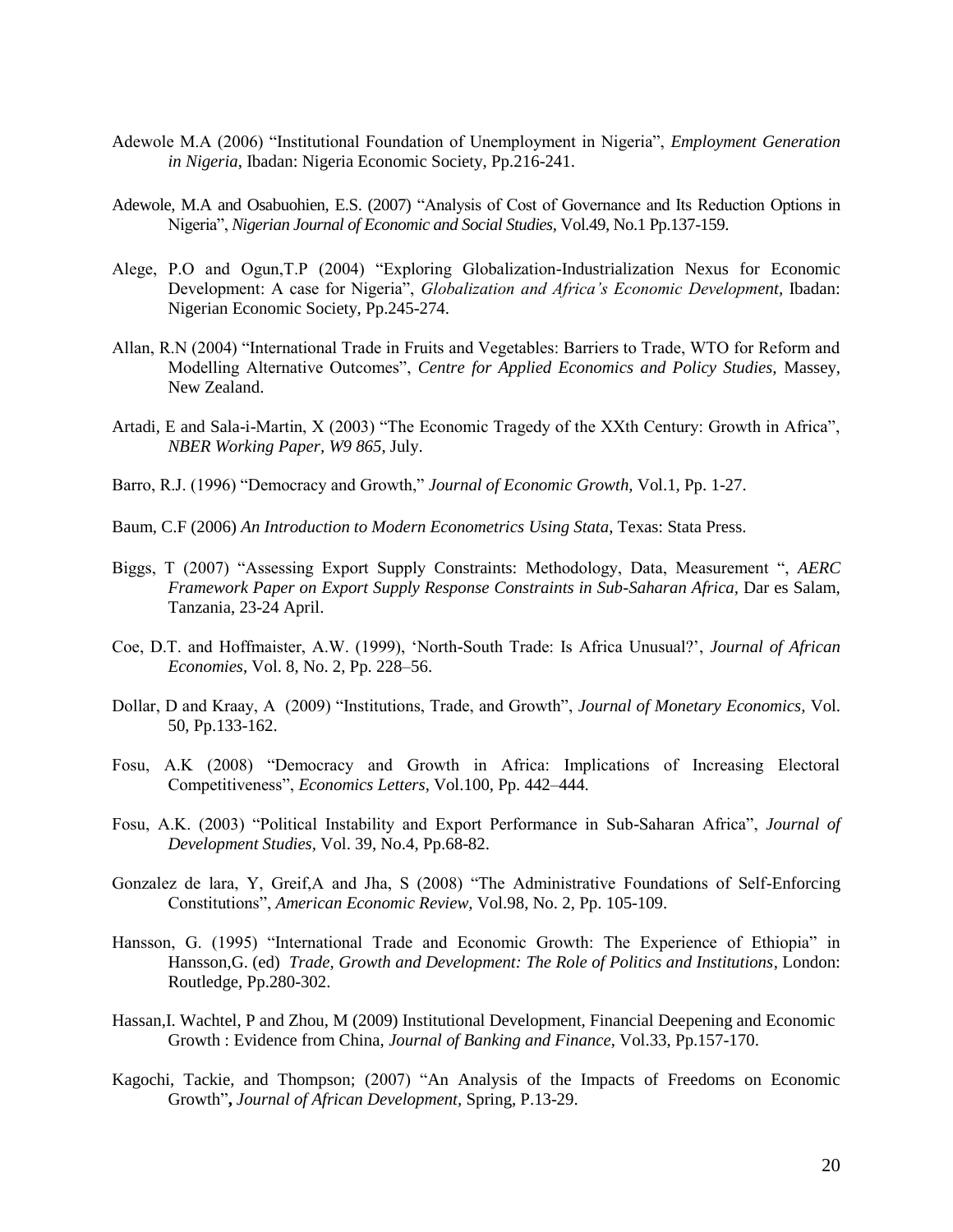- Kaufmann, D, Kraay, A and Mastruzzi,M (2009) "Governance Matters VIII: Governance Indicators for 1996-2008" *World Bank Policy Research*, June.
- Khawaja, M.I (2009) "Reforming Institutions: Where to Begin?, *Pakistan Institute of Development Economics (PIDE) Working Papers*,09/50
- Lavallee, E (2005) "Institutional Similarity, Institutions" Quality and Trade", *EURIsCO*, Paris: Universite Paris Dauphine.
- Levchenko, A.A (2004) "Institutional Quality and International Trade", *IMF Working Paper,*No.WP/04/231.
- Levchenko, A.A (2008) "International Trade and Institutional Change", *Discussion Paper, No. 579*, Research Seminar in International Economics, Gerald R. Ford School of Public Policy, The University of Michigan.
- Meon,P and Sekkat, K (2008) "Institutional Quality and Trade: Which Institutions? Which Trade", *Economic Inquiry*, Vol. 46, Issue 2, Pp. 227-240.
- Ng, F. and A. Yeats (2002) "What Can Africa Expect from Its Traditional Exports?", *Africa Region Working Paper Series*, No. 26, February, World Bank, Washington, DC.
- North, D. C. (1991) "Institutions", *The Journal of Economic Perspectives*, Vol. 5, No. 1. pp. 97-112.
- North, D. C. (1994) "Economic Performance through Time", *The American Economic Review*, Vol. 84, No. 3. Pp. 359-368.
- Olayiwola, W.K. and Osabuohien, E.S (2009) "Training Needs Assessment in Regional and International Trade For ECOWAS Region", *Technical Report,* Submitted To [Trade Policy Training Centre in](http://www.trapca.com/)  [Africa](http://www.trapca.com/) (Trapca), Arusha, Tanzania July.
- Oyejide, T.A. (2007) "African Trade, Investment and Exchange regimes and Incentives for Exporting, *Framework Paper for the AERC Collaborative Research Project on Export Supply Response Capacity Constraints in Africa*, Nairobi: AERC.
- Papaionnou, E (2009) "What Drives International Financial Flows? Politics, Institutions and other Determinants", *Journal of Development Economics,* Vol. 88, Pp.269-281.
- Parsons, N and Robinson, J. (2006) "State, Society and Governance in Botswana", *Journal of African Economies*, Vol.15, Supplement 1, Pp.100-140.
- Rodrik, D (2005) "Rethinking Growth Strategies", *WIDER Annual Lecture 8*, Helsinki: UNU-WIDER.
- Rose, A (2004) "Does the WTO Make Trade More Stable?" *NBER Working Paper*, No. 10,207.
- Wanchek, T (2009) " Exports and Legal Institutions : Exploring the Connection in Transition Economies", *Journal of Institutional Economics,* Vol.5, No.1, Pp.89-115.
- Williamson, O.E. (2000) "The New Institutional Economics: Taking Stock, Looking Ahead" *Journal of Economic Literature*, Vol. 38, No. 3. Pp. 595-613.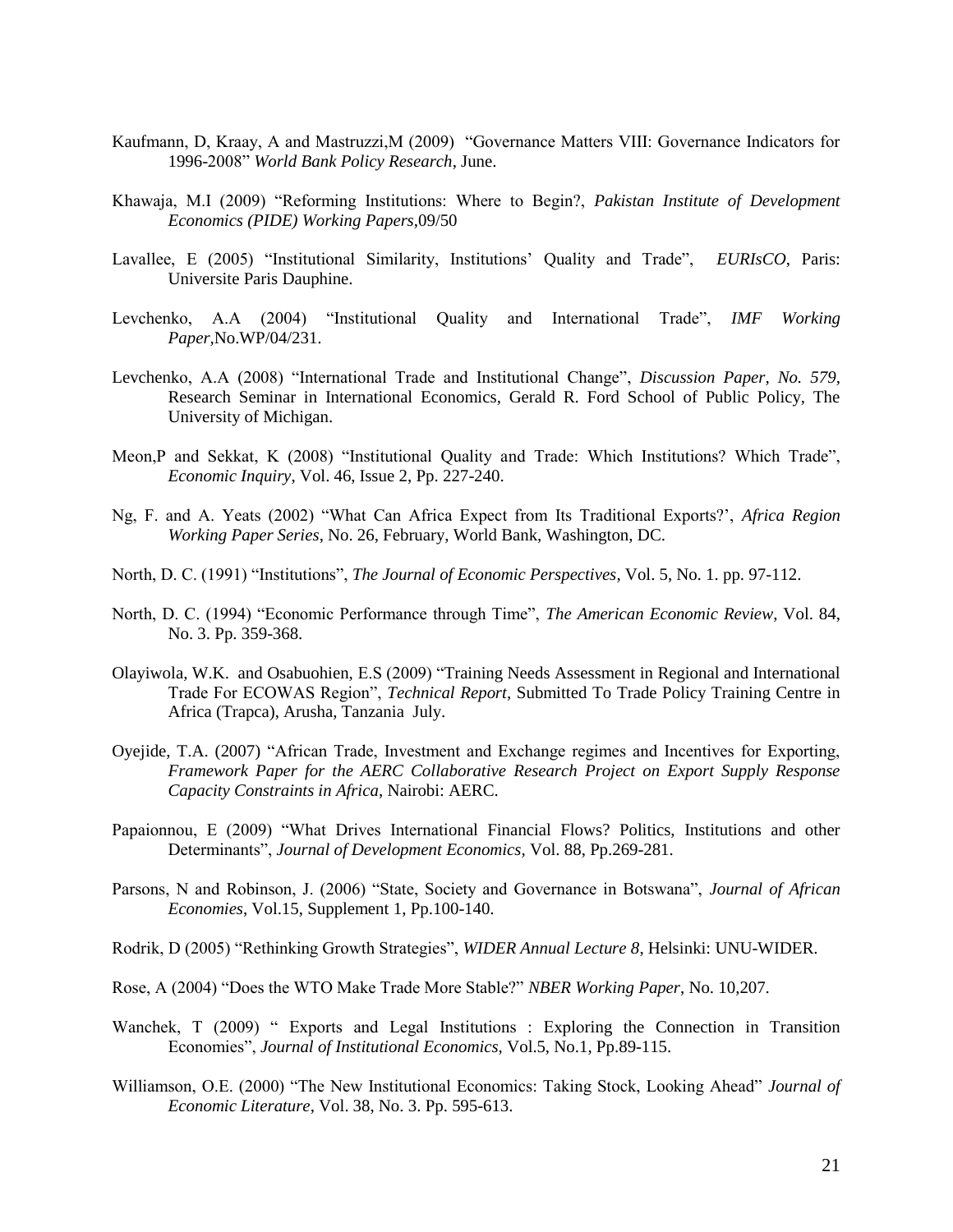- World Bank Group (2010) *World Trade Indicators 2009/10 http://web.worldbank.org/WBSITE/EXTERNAL/TOPICS/TRADE/0,,contentMDK:22421950~pag ePK:148956~piPK:216618~theSitePK:239071,00.html* (Accessed 12<sup>th</sup> Feb.2010).
- Yang,Y and Gupta, S (2007) "Regional Trade Arrangements in Africa: Past Performance and the Way Forward", *African Development Review* , Vol.19, Issue 3,Pp.399-431.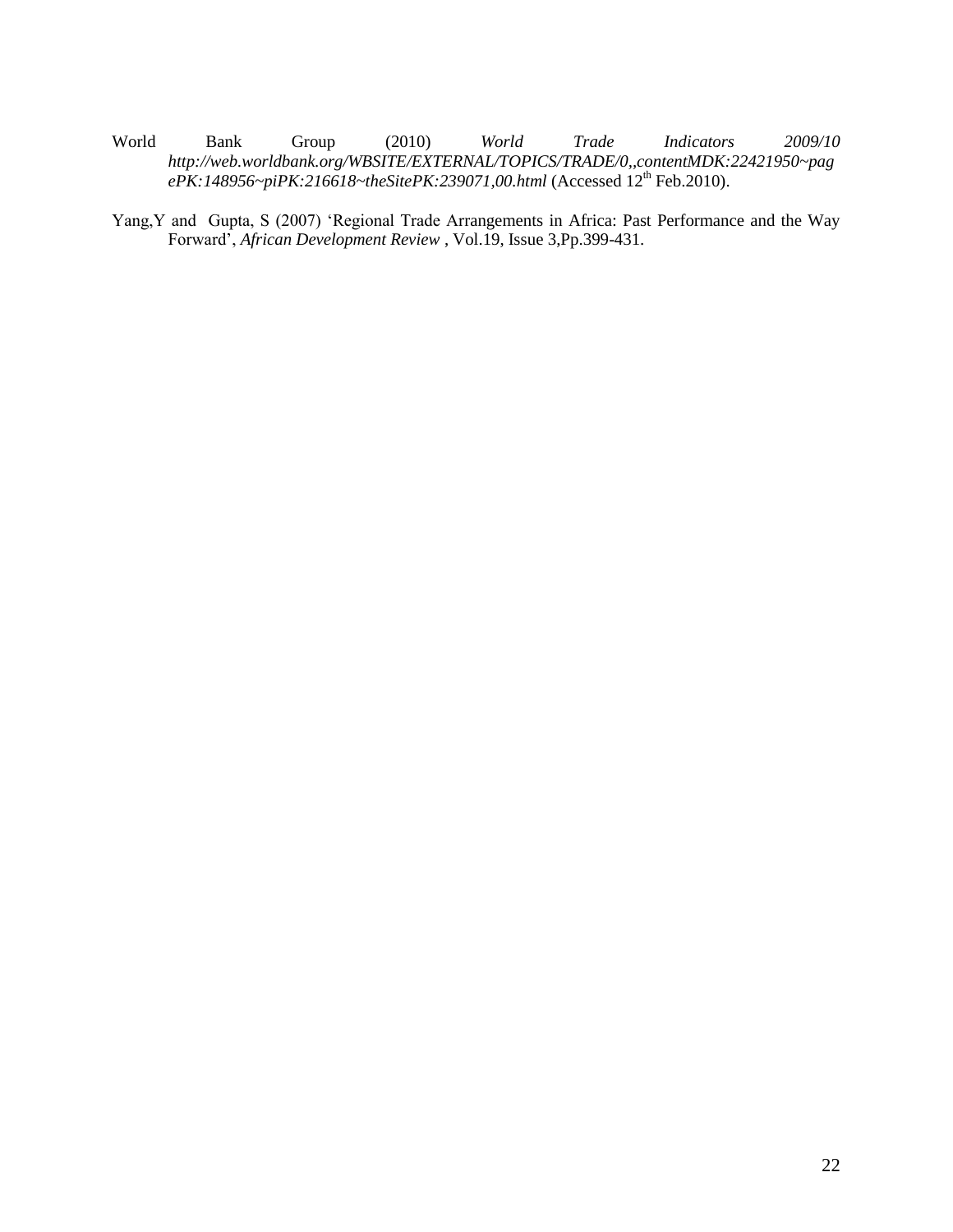#### **APPENDIX**

**Table 1.1 Some Export Shares of World Market Across Regions (% )**

| Region                                          | 1995 | 1996 | 1997 | 1998 | 1999 | 2000 | 2001 | 2002 | 2003                                                               | 2004 | 2005 | 2006 | 2007 | 2008 |
|-------------------------------------------------|------|------|------|------|------|------|------|------|--------------------------------------------------------------------|------|------|------|------|------|
| Total Exports Shares of World Total Exports (%) |      |      |      |      |      |      |      |      |                                                                    |      |      |      |      |      |
| <b>SSA</b>                                      | 0.03 | 0.04 | 0.03 | 0.03 | 0.03 | 0.03 | 0.03 | 0.03 | 0.03                                                               | 0.04 | 0.04 | 0.04 | 0.04 | 0.05 |
| World                                           | 0.59 | 0.59 | 0.59 | 0.58 | 0.58 | 0.59 | 0.58 | 0.56 | 0.56                                                               | 0.56 | 0.56 | 0.56 | 0.58 | 0.64 |
| EAP                                             | 0.42 | 0.44 | 0.48 | 0.46 | 0.48 | 0.56 | 0.53 | 0.58 | 0.60                                                               | 0.60 | 0.65 | 0.69 | 0.90 | 1.09 |
| <b>ECA</b>                                      | 0.20 | 0.20 | 0.20 | 0.19 | 0.17 | 0.19 | 0.21 | 0.21 | 0.22                                                               | 0.24 | 0.27 | 0.28 | 0.29 | 0.34 |
| <b>LAC</b>                                      | 0.15 | 0.16 | 0.17 | 0.17 | 0.18 | 0.19 | 0.19 | 0.18 | 0.17                                                               | 0.17 | 0.18 | 0.19 | 0.18 | 0.21 |
| <b>MNA</b>                                      | 0.11 | 0.12 | 0.11 | 0.09 | 0.11 | 0.13 | 0.13 | 0.14 | 0.14                                                               | 0.15 | 0.18 | 0.19 | 0.19 | 0.23 |
|                                                 |      |      |      |      |      |      |      |      | <b>Agricultural Export Shares of World Agricultural Export (%)</b> |      |      |      |      |      |
| <b>SSA</b>                                      | 0.09 | 0.10 | 0.09 | 0.09 | 0.09 | 0.07 | 0.07 | 0.07 | 0.08                                                               | 0.08 | 0.08 | 0.09 | 0.09 | 0.09 |
| World                                           | 0.83 | 0.76 | 0.71 | 0.71 | 0.69 | 0.62 | 0.62 | 0.62 | 0.63                                                               | 0.64 | 0.66 | 0.67 | 0.76 | 0.80 |
| EAP                                             | 1.55 | 1.27 | 1.17 | 1.02 | 1.16 | 0.81 | 0.78 | 0.85 | 0.86                                                               | 0.85 | 0.95 | 1.12 | 1.19 | 1.91 |
| <b>ECA</b>                                      | 0.23 | 0.24 | 0.22 | 0.20 | 0.18 | 0.18 | 0.21 | 0.22 | 0.24                                                               | 0.25 | 0.29 | 0.30 | 0.34 | 0.40 |
| <b>LAC</b>                                      | 0.39 | 0.39 | 0.42 | 0.50 | 0.43 | 0.43 | 0.43 | 0.43 | 0.44                                                               | 0.46 | 0.48 | 0.48 | 0.62 | 0.60 |
| <b>MNA</b>                                      | 0.12 | 0.12 | 0.09 | 0.10 | 0.12 | 0.12 | 0.11 | 0.12 | 0.12                                                               | 0.12 | 0.14 | 0.14 | 0.10 | 0.10 |
| <b>SSA</b>                                      | 0.09 | 0.10 | 0.09 | 0.09 | 0.09 | 0.07 | 0.07 | 0.07 | 0.08                                                               | 0.08 | 0.08 | 0.09 | 0.09 | 0.09 |

World- World Average; EAP-East Asia- Pacific Average; ECA-Europe and Central Asia Average;

MNA-Middle East and North Africa Average; LAC-Latin America and Caribbean Average; SSA-Sub-Saharan Africa Average.

Source: World Bank Group (2010) *World Trade Indicators 2009/10*

|            |                                 |         | Table 2.1 Some inteasures of misututional Quanty             |         |         |         |         |         |         |         |
|------------|---------------------------------|---------|--------------------------------------------------------------|---------|---------|---------|---------|---------|---------|---------|
| year       | 1996                            | 1998    | 2000                                                         | 2002    | 2003    | 2004    | 2005    | 2006    | 2007    | 2008    |
|            | <b>Government Effectiveness</b> |         |                                                              |         |         |         |         |         |         |         |
| SSA        | $-0.66$                         | $-0.69$ | $-0.72$                                                      | $-0.71$ | $-0.71$ | $-0.75$ | $-0.78$ | $-0.79$ | $-0.76$ | $-0.78$ |
| World      | $-0.04$                         | $-0.01$ | $-0.01$                                                      | $-0.02$ | $-0.01$ | 0.00    | $-0.01$ | $-0.01$ | $-0.02$ | $-0.01$ |
| EAP        | $-0.30$                         | $-0.49$ | $-0.48$                                                      | $-0.47$ | $-0.55$ | $-0.53$ | $-0.46$ | $-0.46$ | $-0.54$ | $-0.53$ |
| <b>ECA</b> | $-0.58$                         | $-0.49$ | $-0.51$                                                      | $-0.48$ | $-0.39$ | $-0.37$ | $-0.37$ | $-0.34$ | $-0.36$ | $-0.31$ |
| <b>LAC</b> | $-0.34$                         | $-0.11$ | $-0.15$                                                      | $-0.25$ | $-0.21$ | $-0.20$ | $-0.14$ | $-0.13$ | $-0.12$ | $-0.10$ |
| <b>MNA</b> | $-0.45$                         | $-0.68$ | $-0.63$                                                      | $-0.58$ | $-0.55$ | $-0.53$ | $-0.63$ | $-0.63$ | $-0.64$ | $-0.61$ |
|            |                                 |         | <b>Political Stability/Absence of Violence and Terrorism</b> |         |         |         |         |         |         |         |
| <b>SSA</b> | $-0.56$                         | $-0.65$ | $-0.70$                                                      | $-0.65$ | $-0.60$ | $-0.54$ | $-0.56$ | $-0.54$ | $-0.57$ | $-0.56$ |
| World      | $-0.11$                         | $-0.09$ | $-0.09$                                                      | $-0.09$ | $-0.04$ | $-0.03$ | $-0.03$ | $-0.03$ | $-0.03$ | $-0.02$ |
| EAP        | $-0.04$                         | 0.02    | $-0.17$                                                      | $-0.09$ | 0.07    | 0.13    | 0.20    | 0.14    | 0.14    | 0.10    |
| <b>ECA</b> | $-0.36$                         | $-0.48$ | $-0.52$                                                      | $-0.41$ | $-0.42$ | $-0.53$ | $-0.44$ | $-0.36$ | $-0.24$ | $-0.13$ |
| LAC        | $-0.14$                         | $-0.15$ | $-0.05$                                                      | $-0.18$ | $-0.07$ | $-0.03$ | $-0.10$ | $-0.10$ | $-0.10$ | $-0.13$ |
| <b>MNA</b> | $-0.90$                         | $-0.90$ | $-0.74$                                                      | $-0.83$ | $-0.89$ | $-0.94$ | $-0.94$ | $-0.97$ | $-0.94$ | $-0.91$ |
| LAC        | $-0.30$                         | $-0.32$ | $-0.27$                                                      | $-0.34$ | $-0.30$ | $-0.31$ | $-0.34$ | $-0.32$ | $-0.33$ | $-0.36$ |
| <b>MNA</b> | $-0.58$                         | $-0.47$ | $-0.45$                                                      | $-0.50$ | $-0.50$ | $-0.44$ | $-0.52$ | $-0.55$ | $-0.56$ | $-0.54$ |

**Table 2.1 Some Measures of Institutional Quality**

The values ranges from -2.5 (worst) to 2.5 (best) i.e. the higher the better.

**Source**: World Bank Group (2010) *World Trade Indicators 2009/10 as computed by Kaufmann et al (2009)*